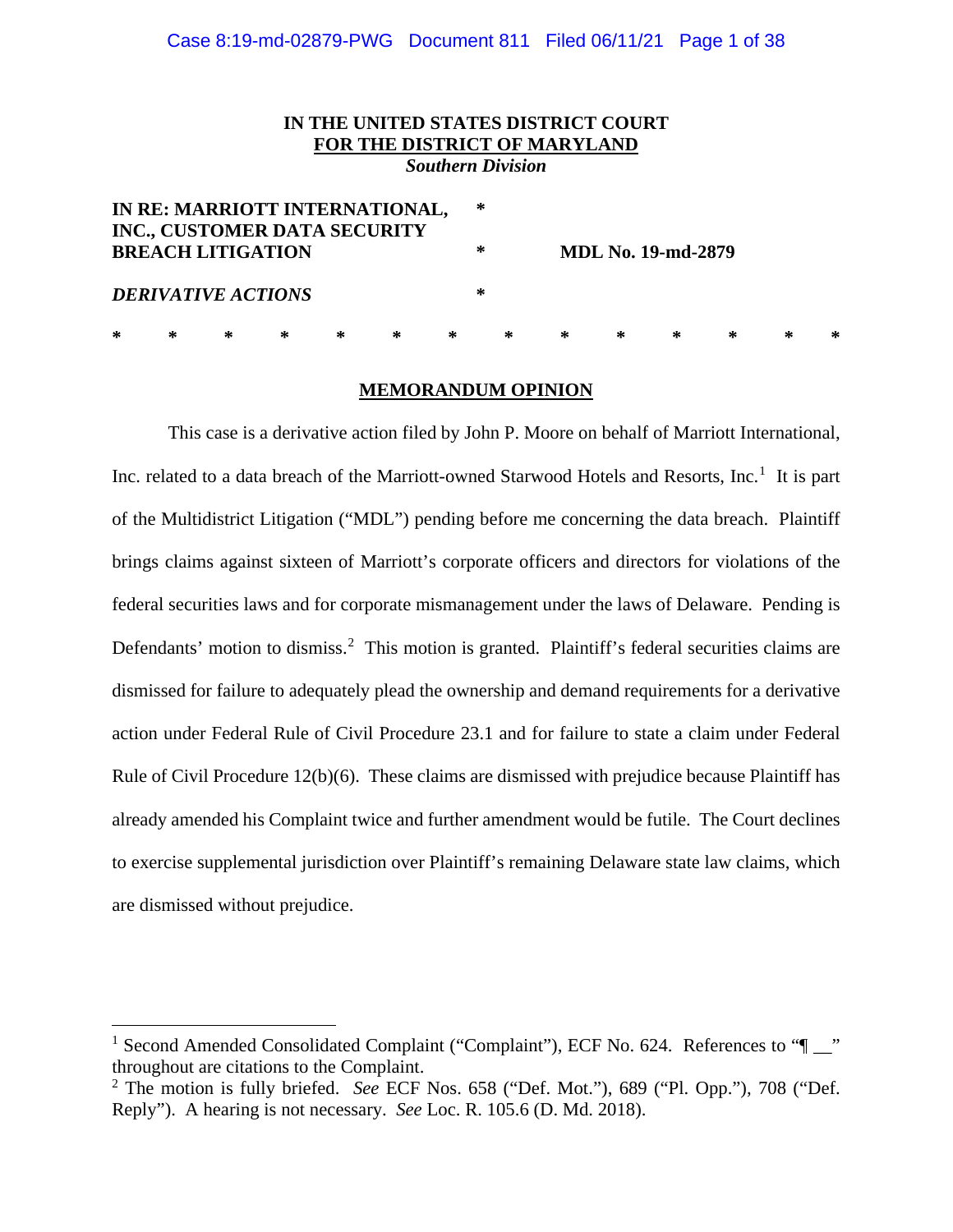#### **BACKGROUND**

This MDL is proceeding before me in five separate tracks, comprised of class action claims brought by Consumer Plaintiffs (the "Consumer Track"), claims brought by the City of Chicago (the "Government Track"), class action claims brought by the Bank of Louisiana (the "Financial Institutions Track"), class action claims brought by a Marriott shareholder (the "Securities Track"), and the instant claims, brought by a Marriott shareholder as a derivative action (the "Derivative Track"). The background to these cases is described in prior memorandum opinions in this MDL and need not be repeated here. *See, e.g.*, ECF No. 540 ("Consumer Track Motion to Dismiss Memorandum Opinion"), published at *In re Marriott Int'l, Inc., Customer Data Sec. Breach Litig.*, 440 F. Supp. 3d 447 (D. Md. 2020); ECF No. 809 ("Securities Track Motion to Dismiss Memorandum Opinion"). The relevant facts as alleged in the instant complaint are as follows.

Plaintiff John P. Moore alleges that "he is, and was at relevant times, a shareholder of Marriott."  $\parallel$  23. As an alleged shareholder, he brings this suit as a derivative action on behalf of nominal defendant Marriott. Marriott is one of the largest hospitality companies in the world, and operates, franchises, and licenses hotel, residential, and timeshare properties worldwide. ¶¶ 25, 125. Marriott is incorporated in Delaware and headquartered in Bethesda, Maryland. ¶ 25.

In addition to nominal defendant Marriott, Plaintiff brings claims against thirteen members of Marriott's Board of Directors: J.W. Marriott, Jr., Mary K. Bush, Bruce W. Duncan, Deborah Marriott Harrison, Frederick A. Henderson, Eric Hippeau, Lawrence W. Kellner, Debra L. Lee, Aylwin B. Lewis, George Muñoz, Steven S. Reinemund, Susan C. Schwab, and Arne M. Sorenson. ¶¶ 26–45. Collectively, these board members are referred to as the "Director Defendants."

Ms. Henderson, Ms. Bush, Mr. Lewis, Mr. Kellner, and Mr. Muñoz served on Marriott's audit committee, and are referred to collectively as the "Audit Committee Defendants."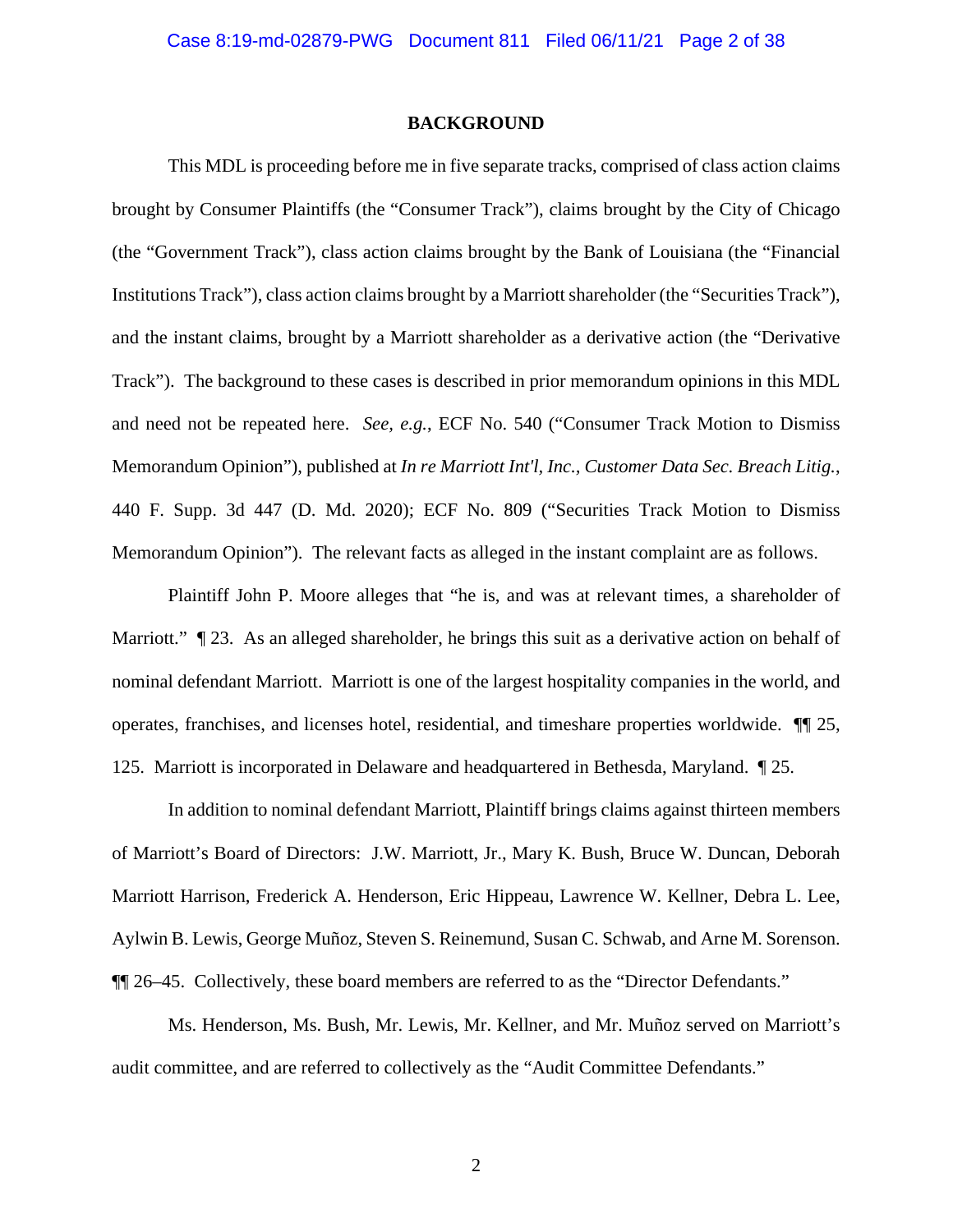# Case 8:19-md-02879-PWG Document 811 Filed 06/11/21 Page 3 of 38

Mr. Sorenson served as Marriott's President and Chief Executive Officer since 2012, until his recent death in 2021.  $\sqrt{ }$  34. In addition to Mr. Sorenson, Plaintiff brings claims against three other Marriott officers: Kathleen Oberg, Marriott's Chief Financial Officer and Executive Vice President since 2016; Bao Giang Val Bauduin, Marriott's Chief Accounting Officer since 2014; and Bruce Hoffmeister, Marriott's Chief Information Officer since 2011, though Defendants state that he has recently retired. ¶¶ 46–49. Collectively, Mr. Sorenson, Ms. Oberg, Mr. Bauduin, and Mr. Hoffmeister are referred to as the "Officer Defendants."

Plaintiff's allegations center on Marriott's acquisition of Starwood Hotels and Resorts Worldwide and a subsequently identified breach of Starwood's guest reservations database. On November 16, 2015, Marriott announced that it would acquire Starwood. ¶ 117. Before the merger closed, Marriott conducted due diligence on Starwood, including on its IT systems. ¶ 6. Marriott continually updated investors on the progress of the Starwood merger in its SEC filings and other public statements. *Id.* These statements form the basis of Plaintiff's federal securities claims discussed below. The merger closed on September 23, 2016. ¶ 4.

On September 8, 2018, Marriott's information technology team was notified by Accenture, a third-party information technology contractor, of an alert from a security tool called IBM Guardium that had occurred the previous day. ¶ 132. Marriott brought in a third-party investigator two days later. ¶ 133. On September 17, 2018, the third-party investigator found malware that could be used to access or monitor a computer. *Id.* Mr. Sorenson informed the Board the next day. *Id.* On November 13, 2018, the third-party investigator discovered that two encrypted files had been deleted.  $\parallel$  135. On November 19, 2018, the investigator discovered that the files contained customers' personal information. *Id.* On November 30, 2018, Marriott publicly announced the data breach. ¶ 137.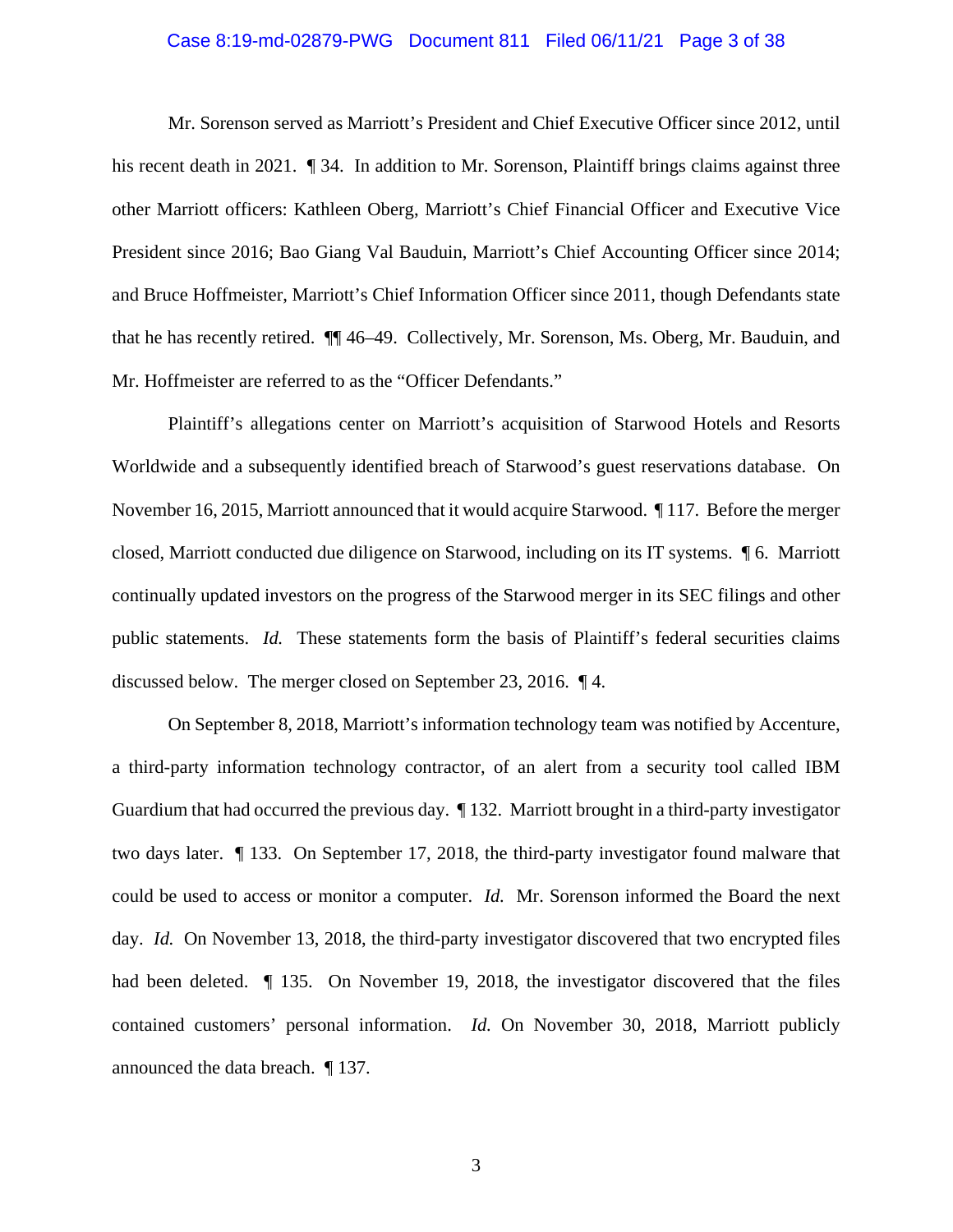# Case 8:19-md-02879-PWG Document 811 Filed 06/11/21 Page 4 of 38

Marriott entered into a contract with Verizon to conduct a forensic investigation of the incident. ¶ 205. Verizon conducted the investigation and authored a report on its findings, known as the Payment Card Industry Forensic Investigator ("PFI") Report. The PFI Report did not bring good news. It found that Starwood's systems were compromised for a period of more than four years, starting as early as July 28, 2014. ¶ 209. Therefore, the data breach was occurring for approximately two years before *and* after Marriott's acquisition of Starwood. The PFI Report's findings include that Starwood's system (1) allowed for insecure remote access; (2) lacked or had insufficient access/query and firewall logging; (3) lacked monitoring and logging of remote access; and (4) Starwood inadvertently stored payment account numbers on systems and in databases that were not designated for the storage of sensitive payment account numbers. ¶ 208. The data breach compromised the personal information of up to 500 million people, including names, payment card data, passport information, traveling companions, and mailing addresses. ¶ 409.

On February 26, 2019, Plaintiff filed a derivative action in the Southern District of New York. *See Moore v. Marriott*, No. 19-1776 (S.D.N.Y. Feb. 26, 2019). It was consolidated with a derivative action filed by Mr. Edmund Alves and transferred to this Court for pretrial proceedings as part of the MDL.<sup>3</sup> Plaintiff brings claims for violation of the Securities Exchange Act of 1934 ("Exchange Act") Section 10(b) and SEC Rule 10b-5, Exchange Act Section 20(a), and Exchange Act Section 14(a) and SEC Rule 14a-9 (the "federal securities claims"). Plaintiff also brings claims under Delaware state law for breach of fiduciary duty, waste of corporate assets, and unjust enrichment (the "Delaware state law claims"). Pending is Defendants' motion to dismiss under

<sup>&</sup>lt;sup>3</sup> On November 12, 2020, Mr. Alves voluntarily dismissed his claims without prejudice. ECF No. 687.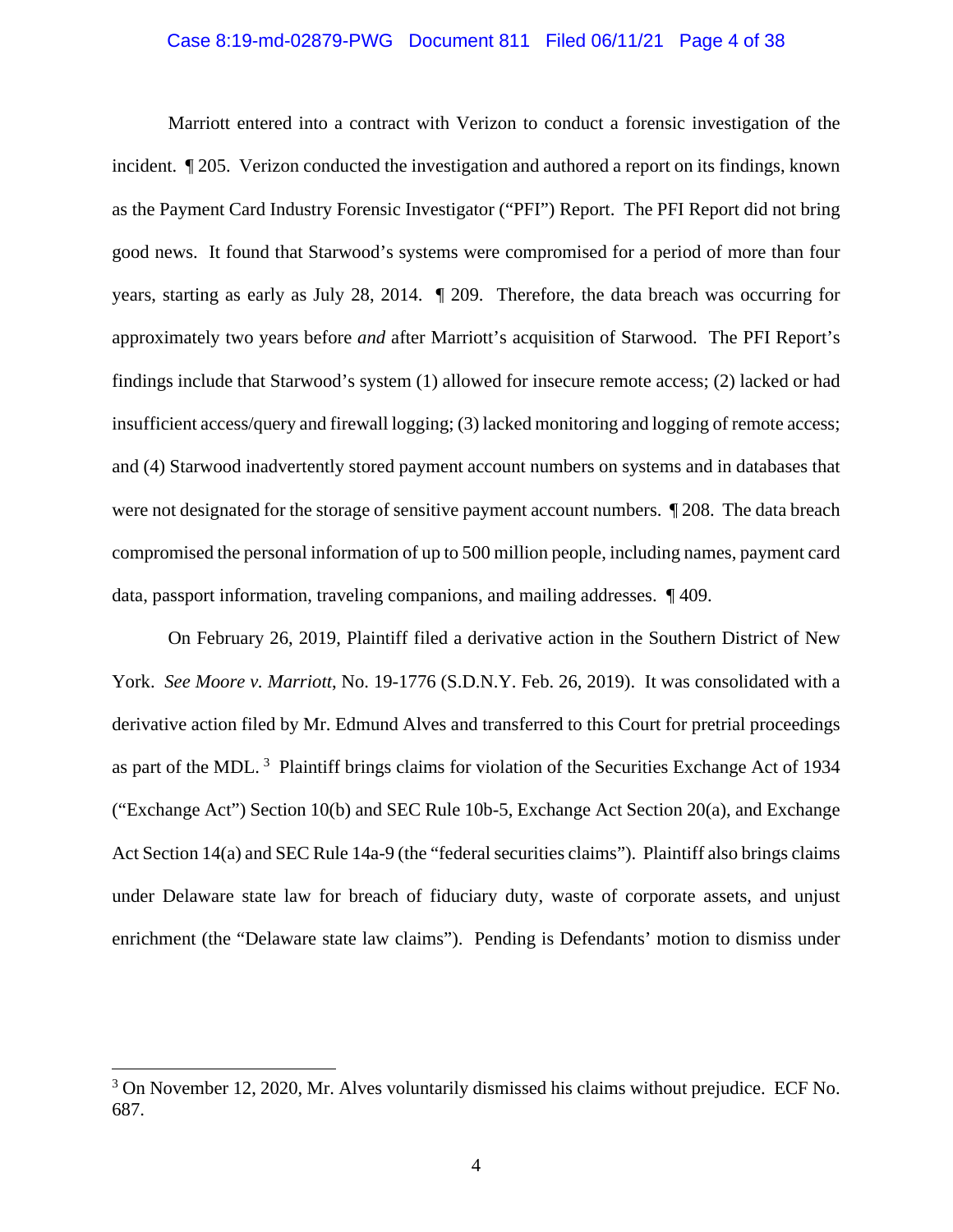Rules 12(b)(1), 12(b)(6), and 23.1 of the Federal Rules of Civil Procedure and under the Private Securities Litigation Reform Act of 1995 ("PSLRA").

#### **STANDARD OF REVIEW**

Federal Rule of Civil Procedure 12(b)(1) governs motions to dismiss for lack of subject matter jurisdiction. *See Khoury v. Meserve*, 268 F. Supp. 2d 600, 606 (D. Md. 2003), *aff'd*, 85 F. App'x 960 (4th Cir. 2004). Under Rule 12(b)(1), the plaintiff bears the burden of proving, by a preponderance of evidence, the existence of subject matter jurisdiction. *See Demetres v. E. W. Constr., Inc.*, 776 F.3d 271, 272 (4th Cir. 2015); *see also Evans v. B.F. Perkins Co.*, 166 F.3d 642, 647 (4th Cir. 1999). A challenge to subject matter jurisdiction under Rule 12(b)(1) may proceed in two ways: either by a facial challenge, asserting that the allegations pleaded in the complaint are insufficient to establish subject matter jurisdiction, or a factual challenge, asserting "that the jurisdictional allegations of the complaint [are] not true." *Kerns v. United States*, 585 F.3d 187, 192 (4th Cir. 2009) (citing *Adams v. Bain*, 697 F.2d 1213, 1219 (4th Cir. 1982)) (alteration in original). Here Defendants bring a facial challenge to Plaintiff's Article III standing. Def. Mot. at 9–10. In a facial challenge, "the facts alleged in the complaint are taken as true, and the motion must be denied if the complaint alleges sufficient facts to invoke subject matter jurisdiction." *Kerns*, 585 F.3d at 192.

Federal Rule of Civil Procedure 12(b)(6) provides for the dismissal of a complaint for "failure to state a claim upon which relief can be granted." This rule's purpose "is to test the sufficiency of a complaint and not to resolve contests surrounding the facts, the merits of a claim, or the applicability of defenses." *Presley v. City of Charlottesville*, 464 F.3d 480, 483 (4th Cir. 2006). A complaint must contain "a short and plain statement of the claim showing that the pleader is entitled to relief." Fed. R. Civ. P. 8(a)(2). Specifically, plaintiff must establish "facial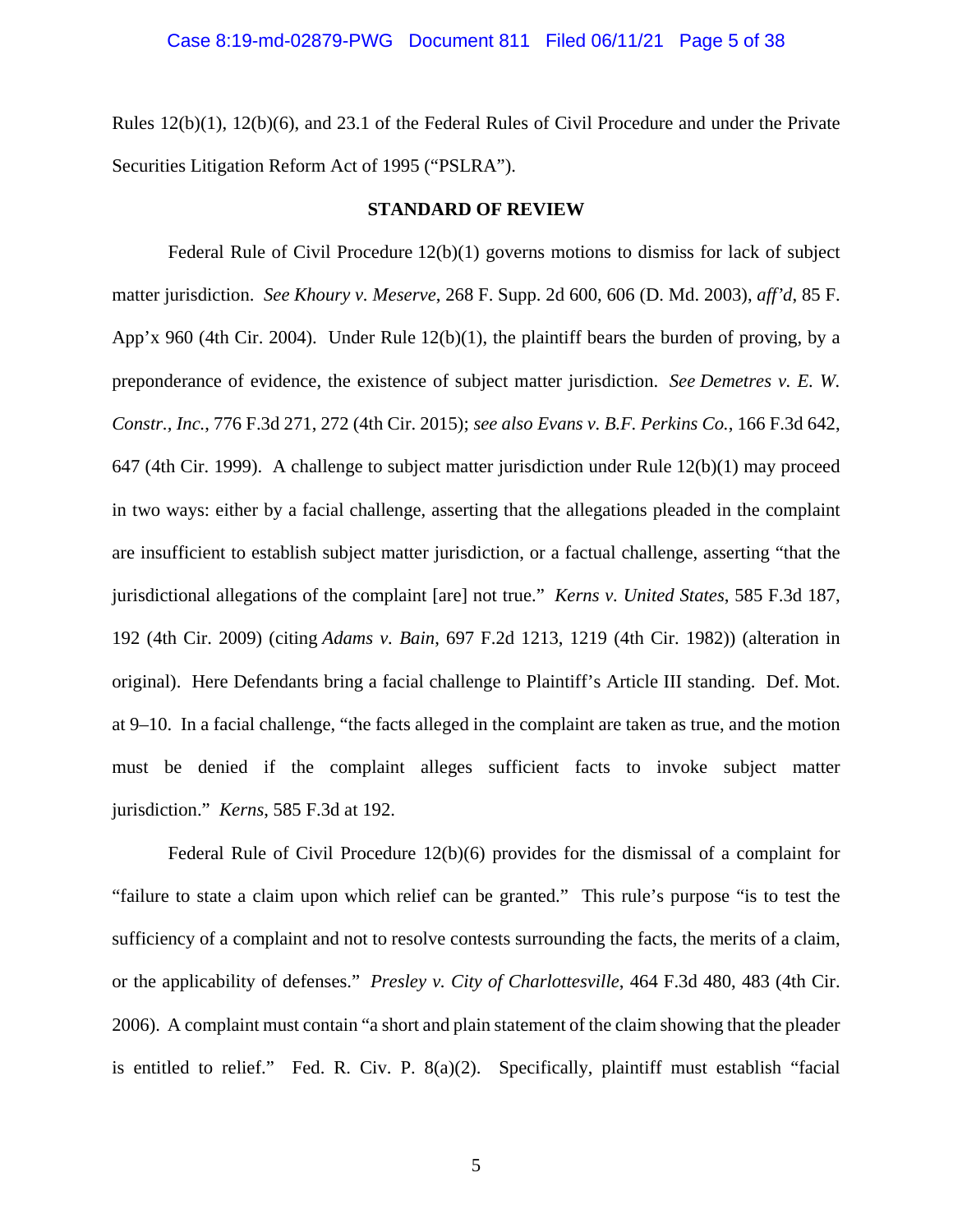# Case 8:19-md-02879-PWG Document 811 Filed 06/11/21 Page 6 of 38

plausibility" by pleading "factual content that allows the court to draw the reasonable inference that the defendant is liable for the misconduct alleged." *Ashcroft v. Iqbal*, 556 U.S. 662, 678 (2009). But "[t]hreadbare recitals of the elements of a cause of action, supported by mere conclusory statements, do not suffice." *Id.* Well-pleaded facts as alleged in the complaint are accepted as true. *See Aziz v. Alcolac*, 658 F.3d 388, 390 (4th Cir. 2011). Factual allegations must be construed "in the light most favorable to [the] plaintiff." *Adcock v. Freightliner LLC*, 550 F.3d 369, 374 (4th Cir. 2008) (quoting *Battlefield Builders, Inc. v. Swango*, 743 F.2d 1060, 1062 (4th Cir. 1984)).

Where allegations in a complaint sound in fraud, the plaintiff also must satisfy the heightened pleading requirements of Federal Rule of Civil Procedure 9(b) by "stat[ing] with particularity the circumstances constituting fraud." This requires that the plaintiff allege "the time, place, and contents of the false representations, as well as the identity of the person making the misrepresentation and what he obtained thereby." *Harrison v. Westinghouse Savannah River Co.*, 176 F.3d 776, 784 (4th Cir. 1999) (internal quotation marks omitted).

For Plaintiff's allegations of securities fraud under Exchange Act Section 10(b) and Rule 10b-5 and Exchange Act 14(a) and Rule 14a-9, he must also face the higher burden imposed by Congress in the PSLRA, 15 U.S.C. § 78u-4. For each alleged material misrepresentation or omission, "the complaint shall specify each statement alleged to have been misleading, the reason or reasons why the statement is misleading, and, if an allegation regarding the statement or omission is made on information and belief, the complaint shall state with particularity all facts on which that belief is formed." 15 U.S.C. § 78u-4(b)(1). In addition, for each alleged misrepresentation or omission, the complaint must "state with particularity facts giving rise to a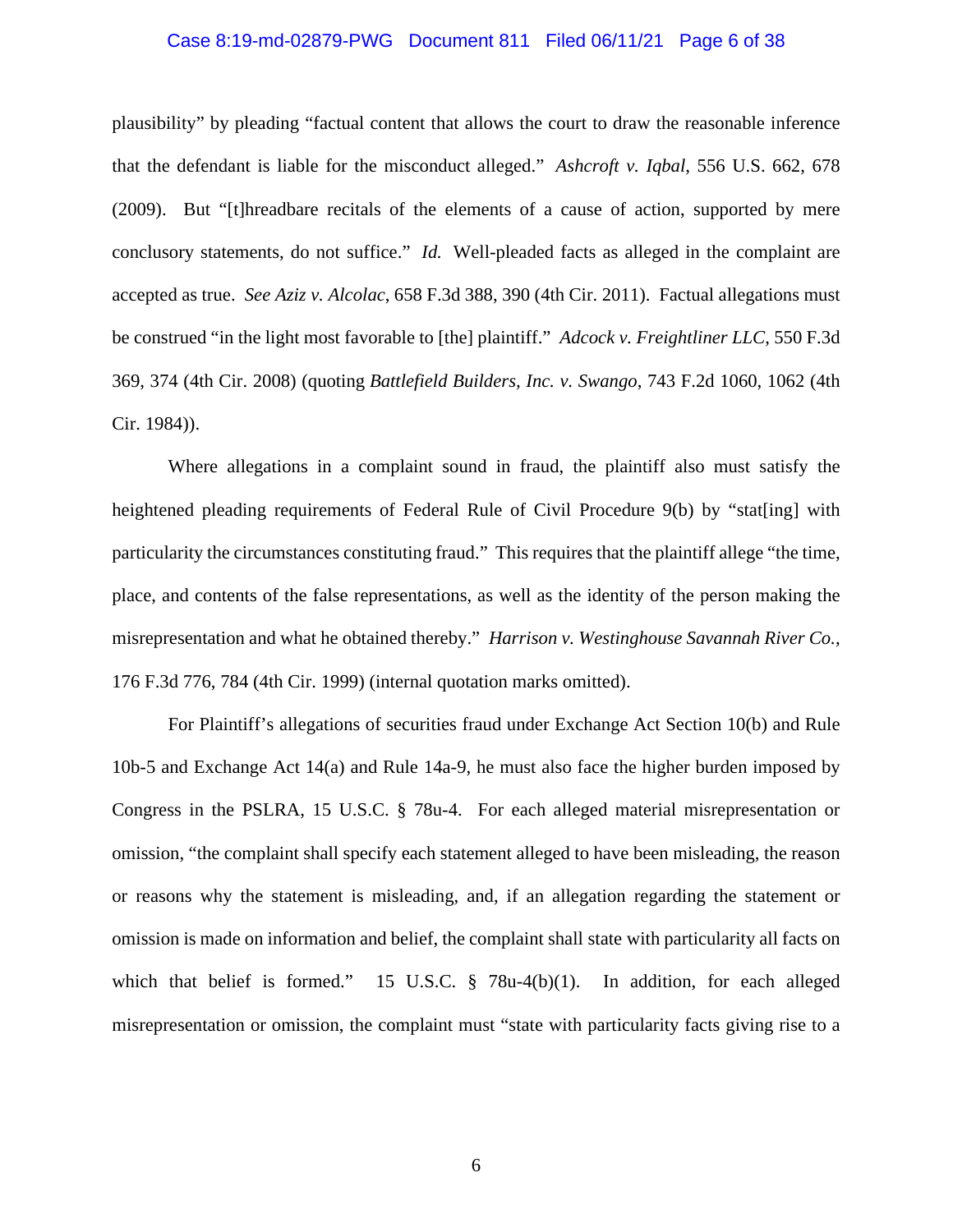# Case 8:19-md-02879-PWG Document 811 Filed 06/11/21 Page 7 of 38

strong inference that the defendant acted with the required state of mind." 15 U.S.C. § 78u-4(b)(2). If a complaint fails to meet these requirements, it must be dismissed. 15 U.S.C.  $\S$  78u-4(b)(3)(A).

Finally, to maintain a derivative action, Plaintiff must comply with Federal Rule of Civil Procedure 23.1. This Rule applies "when one or more shareholders" bring a derivative action. Fed. R. Civ. P. 23.1(a). Under Rule 23.1(b)(3), a Plaintiff must "state with particularity: (A) any effort by the plaintiff to obtain the desired action from the directors or comparable authority and, if necessary, from the shareholders or members; and (B) the reasons for not obtaining the action or not making the effort." This Rule reflects the "demand requirement" to bring a derivative action. *See Kamen v. Kemper Fin. Servs., Inc.*, 500 U.S. 90, 96 (1991). Under Rule 23.1(b)(1), Plaintiff must allege that he "was a shareholder or member at the time of the transaction complained of, or that the plaintiff's share or membership later devolved on it by operation of law." This Rule reflects the "continuous ownership" and "contemporaneous ownership" requirements to bring a derivative action. *See Innovative Therapies, Inc. v. Meents*, No. CIV.A. DKC 12-3309, 2013 WL 2919983, at \*3 n.1 (D. Md. June 12, 2013).

# **DISCUSSION**

# **I. Subject Matter Jurisdiction**

"Where state and federal claims asserted in a single action derive from a 'common nucleus of operative fact,' *and the federal claim is substantial in the jurisdictional sense*, a federal court has the constitutional power to decide the pendent claims." *O'Neil v. Marriott Corp.*, 538 F. Supp. 1026, 1034 (D. Md. 1982) (citing *Owen Equip. & Erection Co. v. Kroger*, 437 U.S. 365, 371 (1978); *United Mine Workers v. Gibbs*, 383 U.S. 715, 725 (1965)) (emphasis added). Plaintiff alleges that this Court has jurisdiction over its federal securities claims under 28 U.S.C. § 1331 and that this Court should exercise supplemental jurisdiction over its Delaware state law claims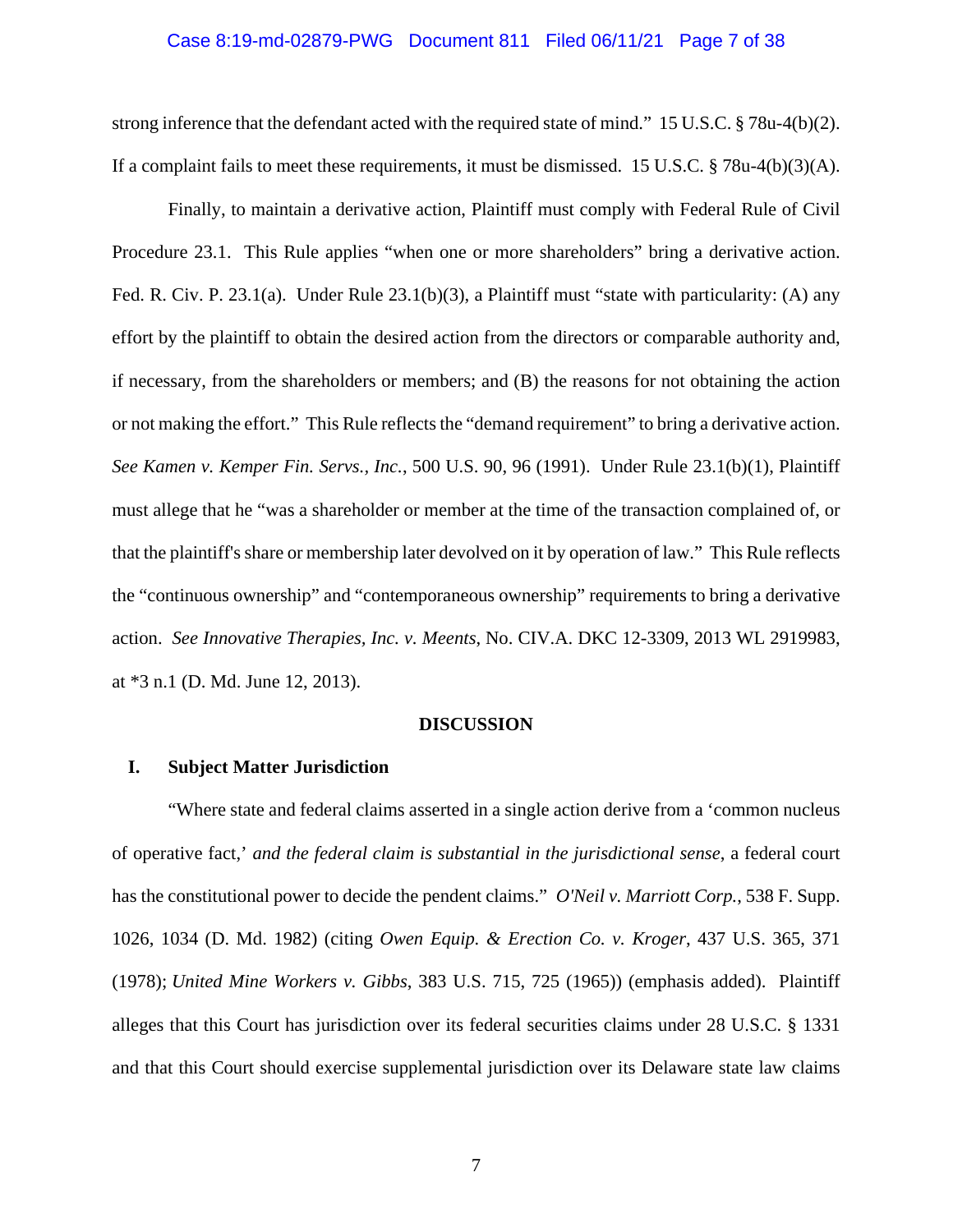# Case 8:19-md-02879-PWG Document 811 Filed 06/11/21 Page 8 of 38

under 28 U.S.C. § 1367. Defendant moves to dismiss the claims under Federal Rule of Civil Procedure 12(b)(1), arguing that this Court lacks subject matter jurisdiction. Def. Mot. at 9–10. Specifically, Defendant argues that Plaintiff's federal claims are too insubstantial to confer subject matter jurisdiction. *Id.*

Defendant's motion to dismiss under Federal Rule of Civil Procedure 12(b)(1) is denied. As explained below, Plaintiff's federal securities claims ultimately fail for failure to meet the requirements of a derivative suit imposed by Federal Rule of Civil Procedure 23.1 and for failure to state a claim under Federal Rule of Civil Procedure 12(b)(6). But they are not so insubstantial that the Court lacks jurisdiction to hear them. This Court considered nearly identical federal securities claims in the Securities Track of this MDL. *See* Securities Track Motion to Dismiss Memorandum Opinion. Therefore, this Court has subject matter jurisdiction over Plaintiff's federal securities claims. However, for the reasons discussed below, I will decline to exercise supplemental jurisdiction over Plaintiff's state law claims.

### **II. Federal Securities Claims**

Plaintiff alleges claims derivatively on behalf of Marriott under Exchange Act Section 10(b) and Rule 10b-5, Exchange Act Section 20(a), and Exchange Act Section 14(a) and Rule 14a-9. Defendants move to dismiss these claims, arguing that Plaintiff failed to adequately allege the requirements to maintain a derivative action under Federal Rule of Civil Procedure 23.1 and failed to state a claim.

#### **a. Ownership Requirements of Federal Rule of Civil Procedure 23.1**

Federal Rule of Civil Procedure 23.1 applies "when one or more shareholders or members of a corporation or an unincorporated association bring a derivative action to enforce a right that the corporation or association may properly assert but has failed to enforce." Fed. R. Civ. P.

8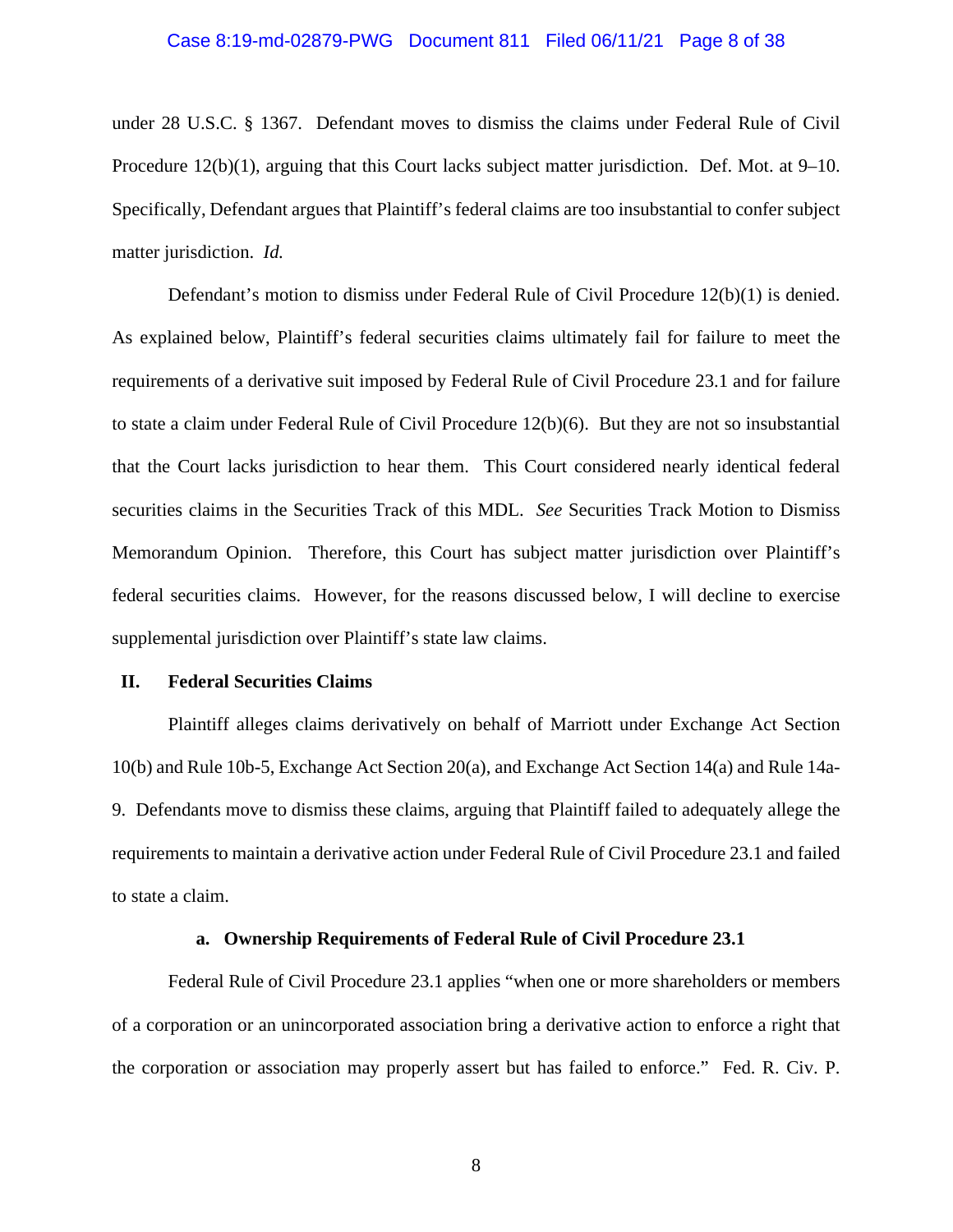# Case 8:19-md-02879-PWG Document 811 Filed 06/11/21 Page 9 of 38

21.1(a). Rule 23.1(b) requires a plaintiff in a derivative suit to "allege that the plaintiff was a shareholder or member at the time of the transaction complained of, or that the plaintiff's share or membership later devolved on it by operation of law." This rule reflects both a "contemporaneous ownership" and "continuous ownership" requirement. *See Innovative Therapies, Inc. v. Meents*, No. CIV.A. DKC 12-3309, 2013 WL 2919983, at \*3 n.1 (D. Md. June 12, 2013). The "contemporaneous ownership" requirement is based on Rule 23.1(b)(1)'s condition that the plaintiff be "'a shareholder or member at the time of the transaction complained of.'" *Id.* (quoting Fed. R. Civ. P. 23.1). The "continuous ownership" requirement is based on Rule 23.1's applicability to derivative actions brought by "one or more *shareholders*." *Id.* (emphasis added).

Failure to allege contemporaneous and continuous ownership under Rule 23.1 is a question of prudential standing that does not implicate the Court's subject matter jurisdiction. In *Sopkin v. Mendelson*, the Fourth Circuit affirmed the district court's dismissal of a derivative action under Federal Rule of Civil Procedure 23.1 for the plaintiff's lack of standing. 746 F. App'x 157, 161 (4th Cir. 2018). In doing so, the Fourth Circuit cited to opinions from the Second and Seventh Circuits that explained dismissal under Rule 23.1 is a question of prudential standing, and not Article III standing, that does not implicate a court's subject matter jurisdiction. *Id.* (citing *Doermer v. Callen*, 847 F.3d 522, 526 n.1 (7th Cir. 2017) and *In re Facebook, Inc., Initial Pub. Offering Derivative Litig.*, 797 F.3d 148, 156 (2d Cir. 2015)). In *Doermer v. Callen*, the Seventh Circuit explained: "[W]e agree with the district court that [the plaintiff] lacked standing to sue derivatively [under Fed. R. Civ. P. 23.1]. However, the problem is one of prudential rather than constitutional standing, so it did not actually affect subject matter jurisdiction." 847 F.3d at 526 n.1 (7th Cir. 2017). Likewise, in *In re Facebook, Inc., Initial Public Offering Derivative Litig.*, the Second Circuit stated, "Failure to satisfy the contemporaneous ownership requirement of Rule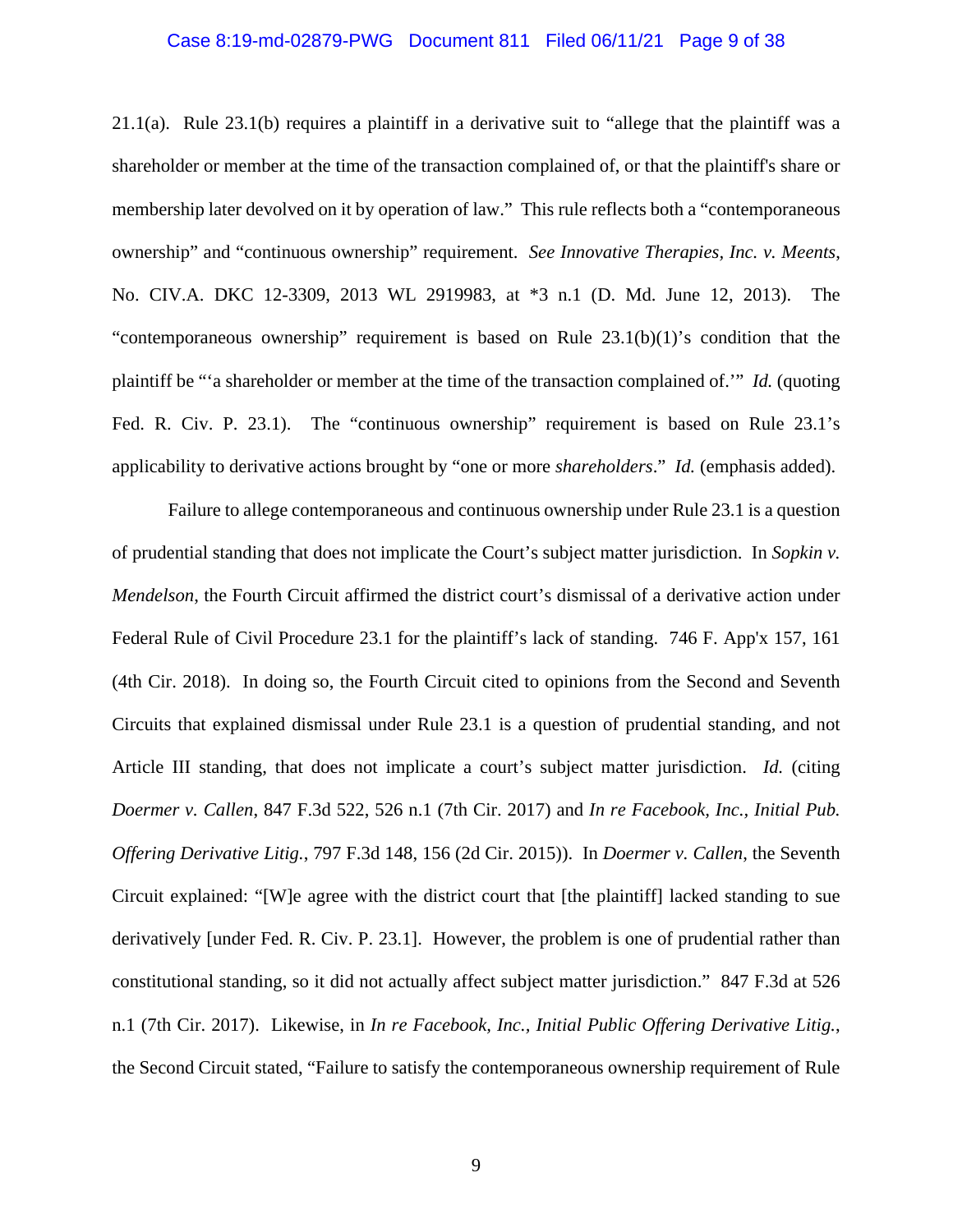# Case 8:19-md-02879-PWG Document 811 Filed 06/11/21 Page 10 of 38

23.1 does not, of course, raise a jurisdictional issue under Article III. Rather, it means that the putative derivative plaintiff does not have standing to represent the interests of the nominal defendant in a derivative capacity." 797 F.3d 148, 156 (2d Cir. 2015). *See also In re Digimarc Corp. Derivative Litig.*, 549 F.3d 1223, 1237 (9th Cir. 2008) ("Federal Rule of Civil Procedure 23.1's pleading requirement does not directly implicate subject matter jurisdiction[.]"). I follow the reasoning of the Second, Seventh, and Ninth Circuits, and the Fourth Circuit's citation to *Doermer* and *In re Facebook*, in concluding that a failure to adequately plead contemporaneous and continuous ownership under Rule 23.1 is a question of prudential standing that does not implicate the Court's subject matter jurisdiction.

To satisfy the continuous and contemporaneous ownership requirements, Plaintiff alleges only that he "is, and was at relevant times, a shareholder of Marriott." ¶ 23. Defendants argue that this is a conclusory allegation that fails to meet the pleading requirements of Rule 23.1. In his brief in opposition, Plaintiff cites to *Galdi v. Jones*, 141 F.2d 984 (2d Cir. 1944) for the proposition that a plaintiff is only required to recite the language of Rule 23.1 and allege that he or she "was a shareholder or member at the time of transaction complained of" to meet its pleading requirements. Def. Opp. at 34. Plaintiff also attaches a declaration to his brief in opposition, which states that he "first purchased shares of common stock in Marriott International, Inc. on June 11, 2018 and ha[s] continuously held those same shares to the present date." ECF No. 698-3. Defendant argues that Plaintiff should not be permitted to amend his Complaint through his brief in opposition to the motion to dismiss. Further, Defendant argues that even if Plaintiff's declaration were considered, it would confirm that all of his claims based on pre-June 11, 2018 conduct – which comprise the vast majority of the claims – must be dismissed because Plaintiff was not a shareholder at the time. Plaintiff argues that he has standing to bring all of his claims, even those based on pre-June 11,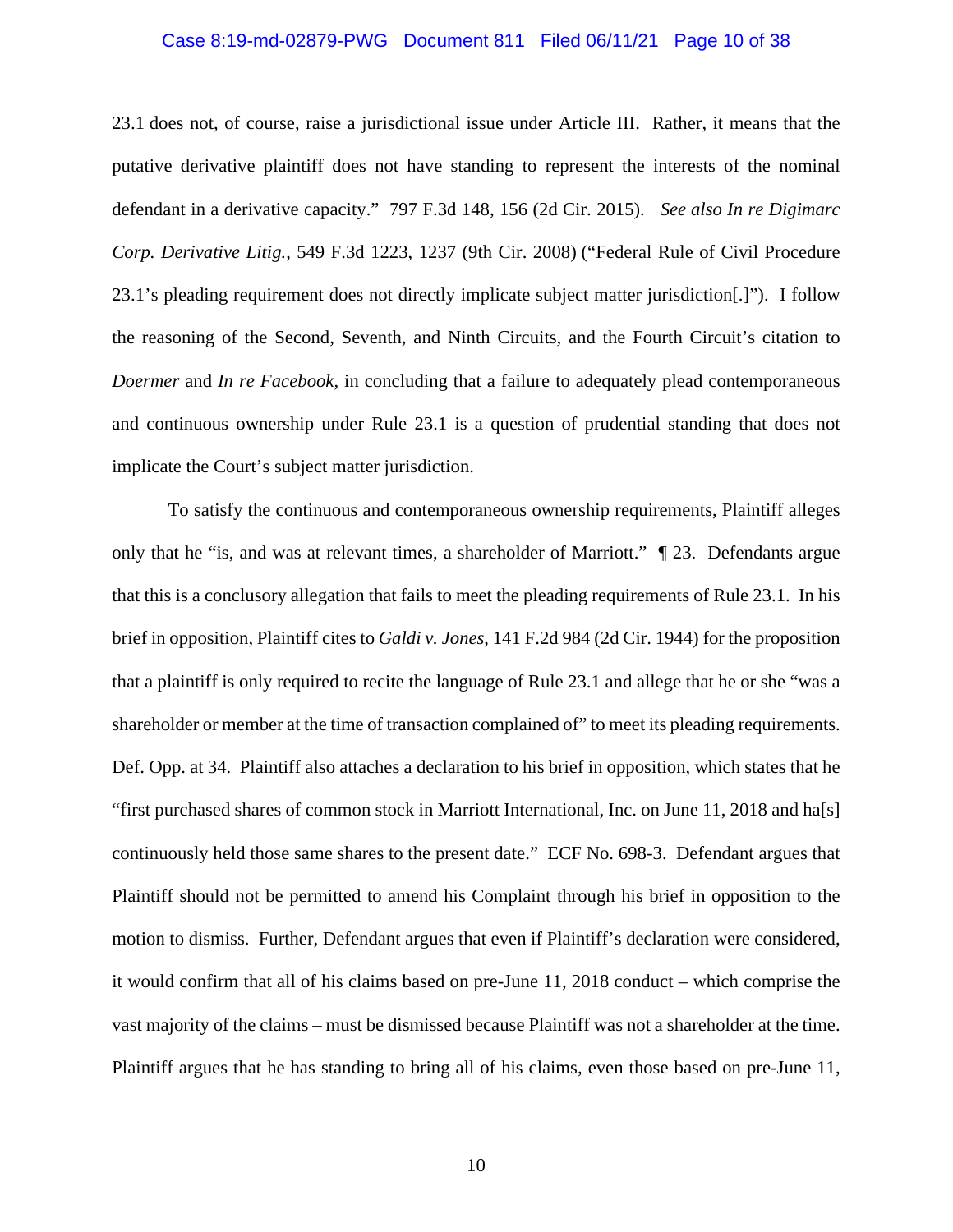# Case 8:19-md-02879-PWG Document 811 Filed 06/11/21 Page 11 of 38

2018 conduct, under the "continuing wrong" exception to the contemporaneous ownership requirement.

The case of *In re Force Prot., Inc. Derivative Litig.*, No. 2:08-1904-CWH, 2010 WL 11537806, at \*6 (D.S.C. Aug. 6, 2010) from one of our sister districts within the Fourth Circuit is directly on point. In that case, the plaintiff brought a derivative action against Force Protection, Inc. and certain of its officers and directors. Like here, the plaintiff in *In re Force Protection* alleged that he "is, and at all times relevant to this action, was a shareholder" of Force Protection, and that he held his shares "continuously during the relevant period." Defendants moved to dismiss, arguing that these conclusory allegations failed to meet the pleading requirements of Rule 23.1. As in this case, the plaintiff pointed to *Galdi v. Jones*, which found that merely reciting the language of Rule 23.1 was sufficient to survive a motion to dismiss. Reviewing subsequent caselaw, the court rejected this argument, finding that the plaintiff's allegations were conclusory and insufficient to meet the pleading requirements of Rule 23.1. The court explained:

The Court declines to accept Galbraith's invitation to apply *Galdi* in this case, for two reasons. First, *Galdi* appears to be an anomaly—Force Protection points to several cases, and the Court has found others, in which derivative complaints have been dismissed for failing to allege the specific dates on which the plaintiff acquired shares in a company. *See In re VeriSign, Inc., Derivative Litig.*, 531 F. Supp. 2d 1173, 1202 (N.D. Cal. 2007); *see also DiLorenzo v. Norton*, No. 07–144, 2009 U.S. Dist. LEXIS 66862, at \* 11 (D.D.C. Aug. 3, 2009) ("Plaintiff alleges that he 'is and at relevant times was' a shareholder . . . . Such a thin allegation, however, is insufficiently particular to satisfy Rule 23.1. Without a specific allegation as to the date on which plaintiff became a shareholder, it is unknown whether plaintiff was a shareholder at the time of *each set* of challenged stock-options grants, which took place over seven years."); *Belova v. Sharp*, No. 07–299, 2008 U.S. Dist. LEXIS 19880, at \*9 (D. Ore. Mar, 13, 2008) ("In this case, the shareholders do not allege with sufficient particularity that they owned . . . shares during the relevant time periods. The Complaint states they owned . . . stock at 'times relevant.' This general allegation is not sufficiently particular . . . ."); *In re Maxim Integrated Products, Inc., Derivative Litig.*, No. 06–03344, 2007 U.S. Dist. LEXIS 70763, at \*12 (N.D. Cal. July 25, 2007) ("Here, Plaintiffs merely allege that they owned Maxim stock 'at all relevant times.' This statement does not allege continuous ownership or ownership during the transactions forming the basis of the complaint;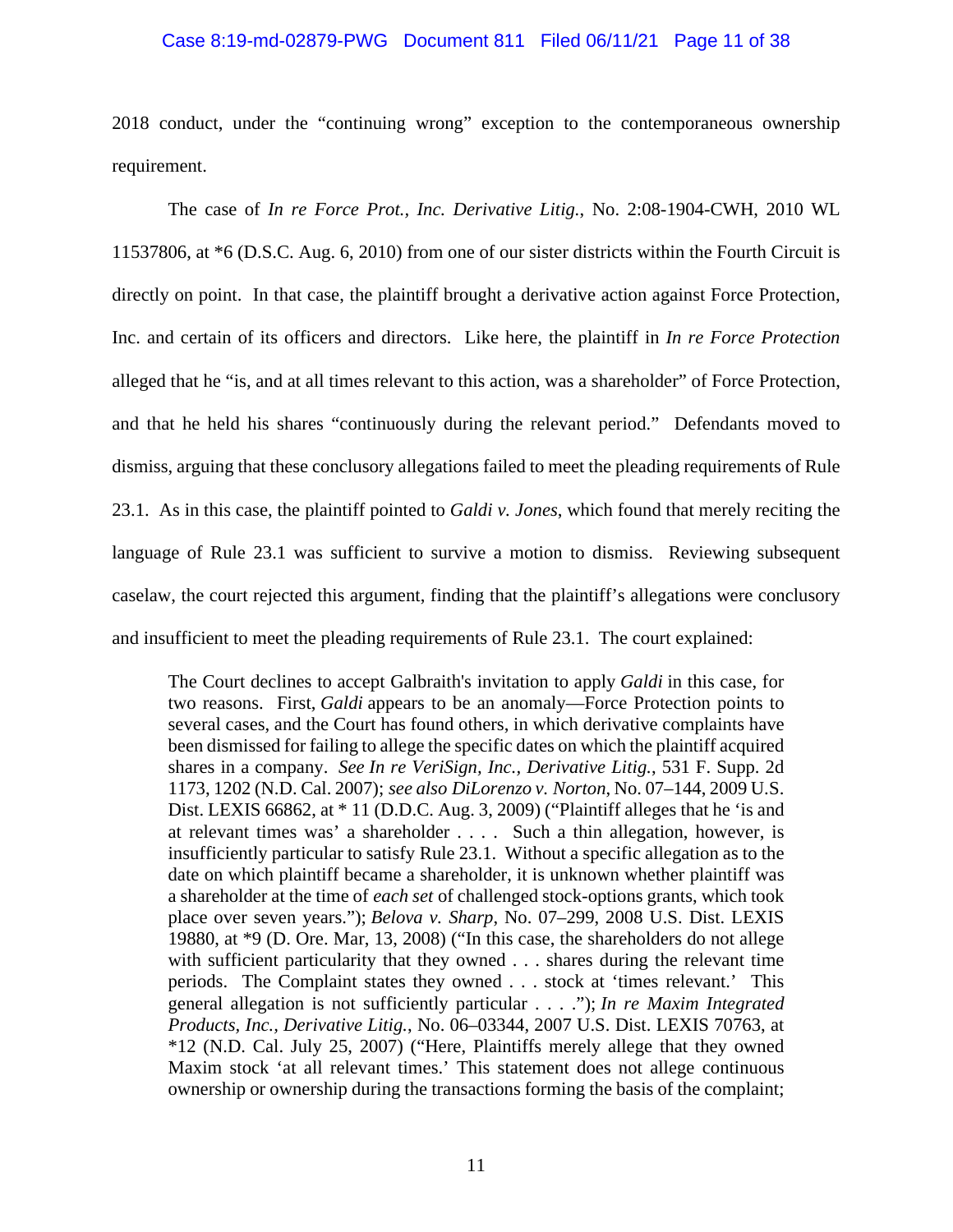similarly conclusory allegations have been rejected as insufficient for purposes of Rule 23.1."); *In re Computer Sciences Corp. Derivative Litig.*, No. 06–05288, 2007 U.S. Dist. LEXIS 25414, at \*48 (C.D. Cal. March 27, 2007) ("[T]he Complaint only generally alleges that each Plaintiff 'is, and was during the relevant period,' or 'is, and was at all times relevant to,' a shareholder of CSC stock. This general allegation is insufficient to allege contemporaneous ownership during the period in which the questioned transactions occurred, and is, in fact, inaccurate by Plaintiffs' own varying admissions."). Second, the Court believes it highly doubtful that the holding in *Galdi*—that a mere allegation tracking the language of Rule 23.1(b)(1) is enough to plead contemporaneous ownership—is compatible with the Supreme Court's recent decision in *Ashcroft v. Iqbal*, 129 S. Ct. 1937 (2009).

*In re Force Prot., Inc. Derivative Litig.*, 2010 WL 11537806, at \*4. I agree with this analysis and find that Plaintiff's allegations regarding his contemporaneous ownership of Marriott stock are insufficient to maintain a derivative action under Rule 23.1. In particular, I emphasize that the Supreme Court's decisions in *Bell Atlantic Corp. v. Twombly*, 550 U.S. 544 (2007) and *Ashcroft v. Iqbal*, 556 U.S. 662 (2009)—decided by the Supreme Court decades after (and therefore far more authoritative than) *Galdi*—made clear that a pleading that offers "'labels and conclusions," "" a formulaic recitation of the elements of a cause of action," or ""naked assertion[s]" devoid of 'further factual enhancement'" will not suffice. *Iqbal*, 556 U.S. at 678 (quoting *Twombly*, 550 U.S. at 555, 557). That is precisely what Plaintiff offers here to meet Rule 23.1's contemporaneous ownership requirement. Therefore, Plaintiff's federal securities claims are dismissed for lack of prudential standing to sue in a derivative capacity for failure to adequately plead contemporaneous ownership under Federal Rule of Civil Procedure 23.1.

Plaintiff's declaration attached to his brief in opposition to Defendants' motion to dismiss stating that he purchased shares of Marriott International, Inc. on June 11, 2018 and has held them continuously since that time does not save his claims. "It is well-established that parties cannot amend their complaints through briefing or oral advocacy." *S. Walk at Broadlands Homeowner's Ass'n, Inc. v. OpenBand at Broadlands, LLC*, 713 F.3d 175, 184–85 (4th Cir. 2013) (citing *Car*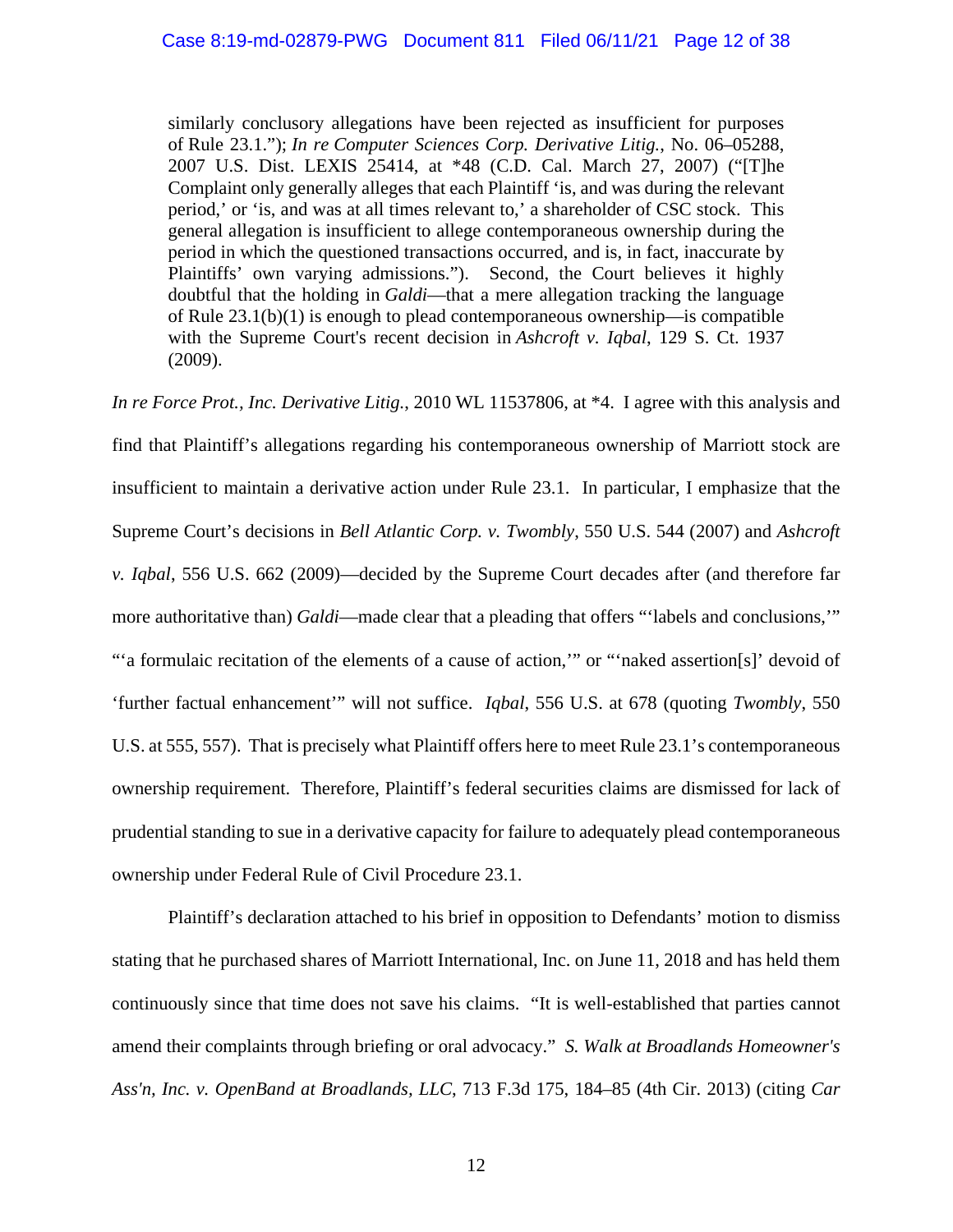# Case 8:19-md-02879-PWG Document 811 Filed 06/11/21 Page 13 of 38

*Carriers, Inc. v. Ford Motor Co.*, 745 F.2d 1101, 1107 (7th Cir. 1984); *E.I. du Pont de Nemours & Co. v. Kolon Indus., Inc.*, 637 F.3d 435, 449 (4th Cir. 2011)). Plaintiff is on his third amended complaint, and it was drafted with the benefit of knowing in advance what the Defendants viewed as the deficiencies in his earlier pleadings. *See* ECF No. 427 (Defendants' pre-motion letter explaining arguments for dismissal). He may not amend further through his opposition to Defendants' motion to dismiss.

Moreover, Plaintiff's declaration that he purchased shares on June 11, 2018 underscores why the allegations in his Complaint that he held shares "at relevant times" is deficient. Plaintiff alleges that the "Relevant Period" for his claims is November 16, 2015 to the present.  $\P$ 1. Plaintiff brings claims for allegedly unlawful statements by Defendants between November 16, 2015 and June 11, 2018. *See* ¶¶ 245–408, 577–604. Therefore, Plaintiff's declaration shows that he did not hold Marriott shares for almost the entirety of the "relevant period" and demonstrates why this type of conclusory allegation is deficient to satisfy Rule 23.1. *In re Force Prot., Inc. Derivative Litig.*, 2010 WL 11537806, at \*5 (finding allegations of stock ownership during only portion of relevant period made for the first time in opposition to motion to dismiss "troubling" and "demonstrate[ing] the wisdom" of the court's decision finding pleadings inadequate).

And even if I were to consider Plaintiff's declaration, he would still lack prudential standing for his pre-June 11, 2018 derivative claims. Plaintiff argues that his June 11, 2018 stock purchase allows him to bring derivative claims for Defendants' conduct reaching back to 2015 based on the "continuing wrong" exception to the contemporaneous ownership requirement. But this argument is unavailing.

The "continuing wrong" exception applies in limited circumstances when a series of events constitutes a single transaction. *Blasband v. Rales*, 971 F.2d 1034, 1046 (3d Cir. 1992). The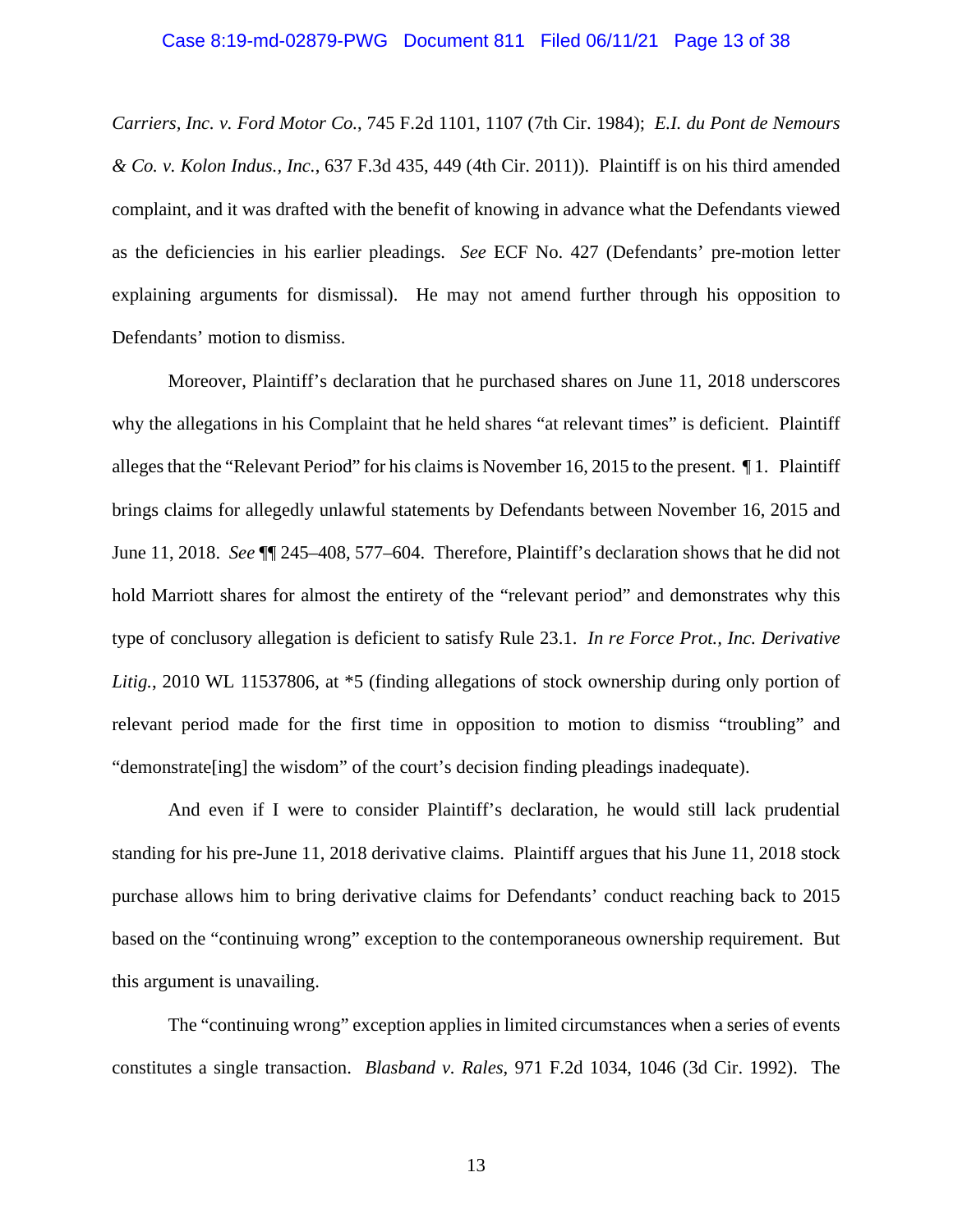# Case 8:19-md-02879-PWG Document 811 Filed 06/11/21 Page 14 of 38

Fourth Circuit does not appear to have endorsed the continuing wrong exception. *See McPheely v. Adams*, No. 6:13-CV-02660-GRA, 2013 WL 6581850, at \*3 (D.S.C. Dec. 16, 2013) ("This court is unable to find any support in this Circuit that the continuing wrong exception is applicable." $)^4$ However, "[t]he 'prevailing view' from other Courts of Appeals is to construe the exception narrowly." *Id.* (citing 7C Wright, *et al.*, *Federal Practice and Procedure Civil* § 1828 (3d ed. 2007); *Kaliski v. Bacot*, 320 F.3d 291, 298 (2d Cir.2003); *Blasband v. Rales*, 971 F.2d at 1046; *Herald Co. v. Seawell,* 472 F.2d 1081, 1098 (10th Cir. 1972); *Weinhaus v. Gale*, 237 F.2d 197, 200 (7th Cir. 1956); *Henis v. Compania Agricola de Guatemala*, 210 F.2d 950 (3d Cir. 1954); *Silverstein v. Knief*, 843 F. Supp. 2d 441 (S.D.N.Y. 2012); *Sprando v. Hart,* No. 3:10–cv– 415–ECR–VPC, 2011 WL 3055242 (D. Nev. July 22, 2011)). As the Third Circuit explained, "because every wrongful transaction may be viewed as a continuing wrong to the corporation until remedied, [] the 'test to be applied in such situations concerns whether the wrong complained of is in actuality a continuing one or is one which has been consummated. . . . [W]hat must be decided is when the specific acts of alleged wrongdoing occur, and not when their effect is felt.'" *Blasband v. Rales*, 971 F.2d at 1046 (citing *Newkirk v. W.J. Rainey, Inc.*, 76 A.2d 121, 124 (Del Ch. 1950) and quoting *Schreiber v. Bryan*, 396 A.2d 512, 516 (Del. Ch. 1978)).

For example, in *Maclary v. Pleasant Hills, Inc.*, the Delaware Chancery Court found that "the transaction complained of" was not complete until shares in dispute were both authorized and issued. 109 A.2d 830, 833–34 (Del. Ch. 1954). In that case, the nominal defendant corporation

<sup>&</sup>lt;sup>4</sup> I have found only one case in which the Fourth Circuit discussed an allegation of a continuing wrong in the derivative suit context. *See Lawson v. Krock*, 17 Fed. R. Serv. 2d 700, at \*1 (4th Cir. 1973). In that case, the plaintiff alleged an illegal stock option scheme. The Fourth Circuit affirmed the district court's dismissal of the claims and did not allow for damages under the continuing wrong exception based on conduct that was completed prior to the plaintiff's acquisition of shares. *Id.*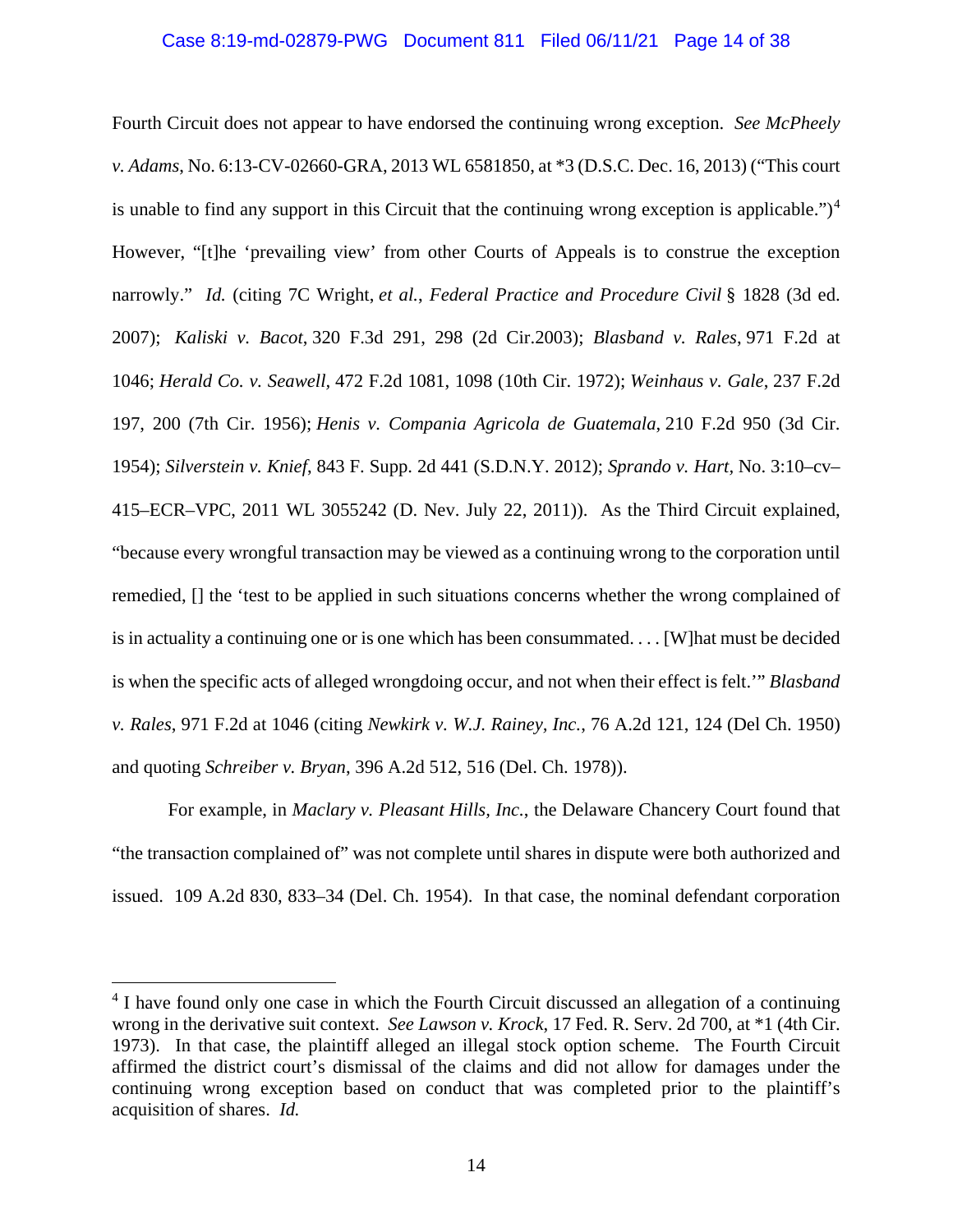# Case 8:19-md-02879-PWG Document 811 Filed 06/11/21 Page 15 of 38

authorized shares to the individual defendants in 1940. The share certificates, however, were not issued until 1943. In the three years in between, the plaintiffs became shareholders and filed suit challenging the grant of shares to the individual defendants. Under those circumstances, the court held that "where the issuance of stock is authorized and where certificates are presumably to be issued therefor at once, and that is the very action under attack, the transaction is not complete for purposes of applying 8 Del. C. § 327<sup>5</sup> until the certificates are issued." *Id.*

Here Plaintiff brings federal securities claims for making false and misleading statements and omissions related to Marriott's cybersecurity and the acquisition and integration of Starwood. *See* ¶¶ 245–408, 577–604. Each of the statements in question is a "specific act[] of alleged wrongdoing" that I must evaluate individually. *Blasband v. Rales*, 971 F.2d at 1046; *see* sections II.b.i.1–3 below. It is not akin to the type of transaction in *Maclary* that started at one point in time but was not complete until another.

Plaintiff quotes *Desimone v. Barrows* for the proposition that a "plaintiff who acquires his stock after a particular transaction has begun but before it [was] completed" has standing to pursue a derivative claim. 924 A.2d 908, 925 (Del. Ch. 2007); Pl. Opp. at 25. Plaintiff omits the first part of the quoted sentence, however, which states, "This court's written decisions, though, do suggest that the doctrine is a narrow one that typically applies only in unusual situations . . . ." *Desimone v. Barrows*, 924 A.2d at 924–25. The court then continues:

What is clear is that it is not, as the plaintiff would seek to characterize it, a sweeping exception to the contemporaneous ownership requirement of § 327. Importantly, the continuing wrong doctrine does not bestow standing upon a stockholder to challenge transactions occurring before he bought his stock simply

 $5$  This Delaware statute is nearly identical to Federal Rule of Civil Procedure 23.1(b)(1) and states, "In any derivative suit instituted by a stockholder of a corporation, it shall be averred in the complaint that the plaintiff was a stockholder of the corporation at the time of the transaction of which such stockholder complains or that such stockholder's stock thereafter devolved upon such stockholder by operation of law." 8 Del. C. § 327.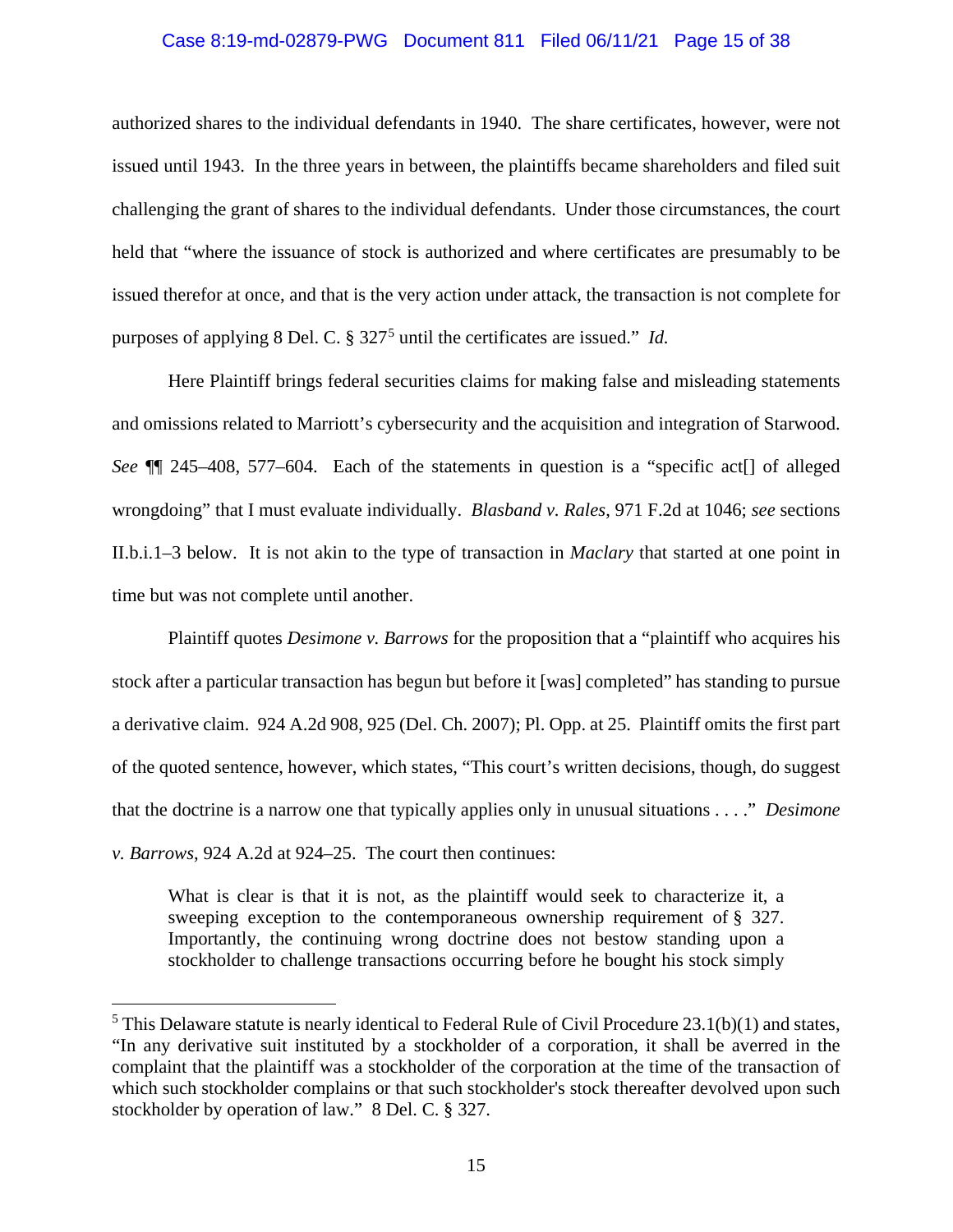because they are similar or related to transactions or other conduct that occurred later. This court has traditionally been skeptical about the type of continuing wrong allegations made here and has refused to blind itself to the fact that a plaintiff was actually challenging a discrete series of individual transactions that pre-dated his stock ownership.

*Desimone v. Barrows*, 924 A.2d at 925. In that case, the plaintiff challenged a series of option grants to the company's officers and directors that were allegedly subject to a backdating scheme over several years. The plaintiff was not a shareholder at the time most of the options were granted. Even though the option grants were the subject of one alleged scheme, the court found that each of the grants that occurred after he became a stockholder "can be easily segmented from any wrongs that occurred before" and held the continuing wrong exception did not apply. *Id.* at 926. The same is true here. Each of the allegedly false or misleading statements and omissions that form the basis of Plaintiff's federal securities claims can easily be segmented by the date they were made, before and after Plaintiff states that he acquired Marriott stock. *Cf. In re Nanthealth, Inc. S'holder Litig.*, No. CV 2018-0302-AGB, 2020 WL 211065, at \*4 (Del. Ch. Jan. 14, 2020) (dismissing claims for false statements made before plaintiff was stock owner because they "easily can be segmented because each allegedly misleading statement during this period was made at different times with distinct contents" even if they were related). Therefore, even if I considered Plaintiff's declaration, the continuing wrong exception would not confer prudential standing for Plaintiff's pre-July 11, 2018 federal securities claims.

Plaintiff conceivably could establish prudential standing for his post-July 11, 2018 federal securities claims if I allowed Plaintiff leave to amend his Complaint yet again. However, such amendment would be futile because Plaintiff has failed to meet the demand requirements of Federal Rule of Civil Procedure 23.1 and failed to state a claim for his federal securities claims, as explained below.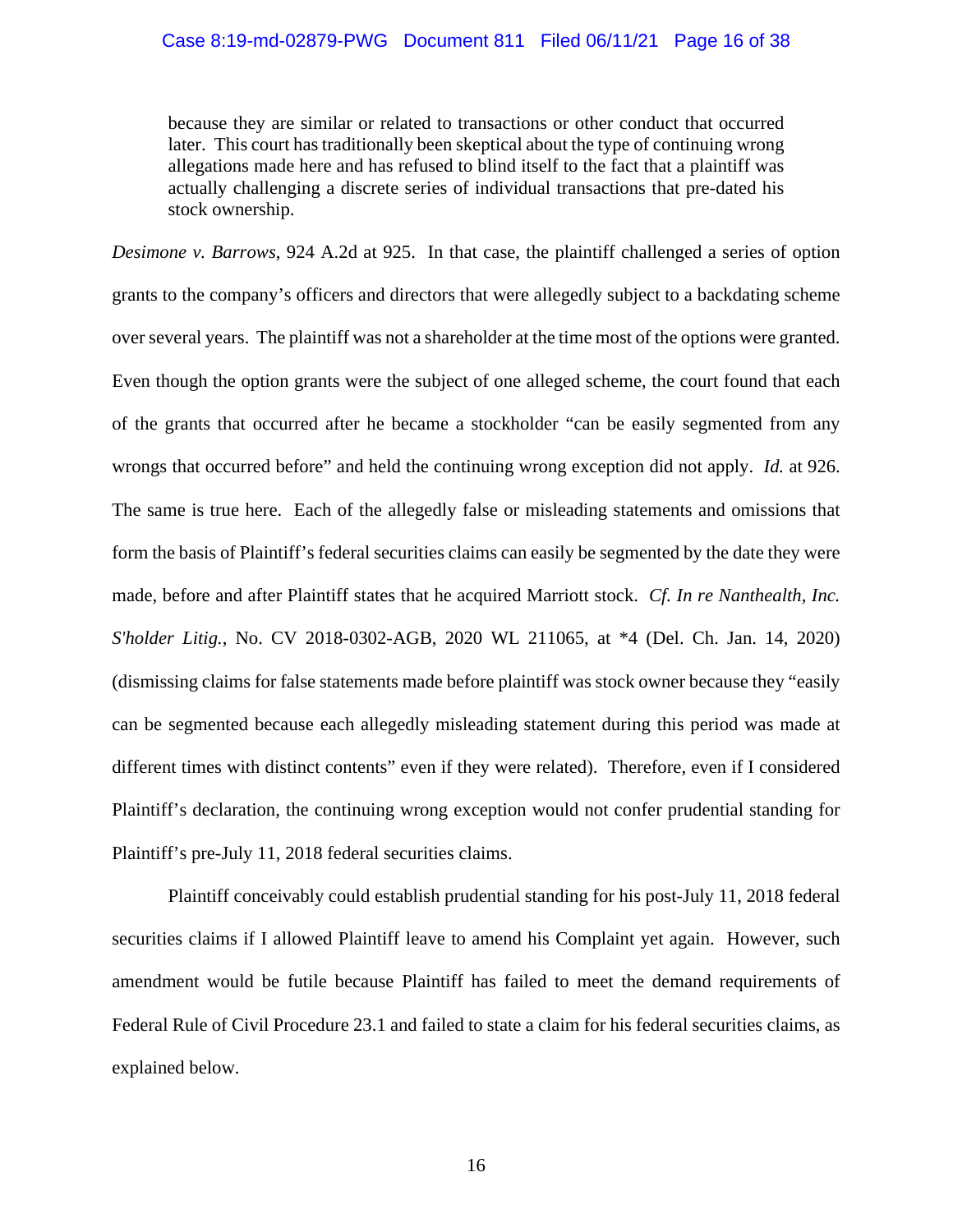# **b. Demand Requirement of Federal Rule of Civil Procedure 23.1**

Federal Rule of Civil Procedure  $23.1(b)(3)$  requires a plaintiff in a derivative action to "state with particularity: (A) any effort by the plaintiff to obtain the desired action from the directors or comparable authority and, if necessary, from the shareholders or members; and (B) the reasons for not obtaining the action or not making the effort." This Rule reflects the "demand requirement" to bring a derivative action. As the Supreme Court explained:

The purpose of the demand requirement is to "affor[d] the directors an opportunity to exercise their reasonable business judgment and 'waive a legal right vested in the corporation in the belief that its best interests will be promoted by not insisting on such right.'" *Daily Income Fund, Inc. v. Fox*, [464 U.S. 523, 533 (1984)], quoting *Corbus v. Alaska Treadwell Gold Mining Co.*, 187 U.S. 455, 463 (1903). Ordinarily, it is only when demand is excused that the shareholder enjoys the right to initiate "suit on behalf of his corporation in disregard of the directors' wishes." R. Clark, Corporate Law § 15.2, p. 640 (1986).

*Kamen v. Kemper Fin. Servs., Inc.*, 500 U.S. at 96. "Thus, the demand requirement implements 'the basic principle of corporate governance that the decisions of a corporation—including the decision to initiate litigation—should be made by the board of directors or the majority of shareholders.'" *Id.* at 101 (quoting *Daily Income Fund, Inc. v. Fox*, 464 U.S. at 530).

Here it is undisputed that Plaintiff did not make a litigation demand prior to filing this suit. However, demand may be excused if doing so would be futile under criteria set by the relevant jurisdiction. *Kamen v. Kemper Fin. Servs., Inc.*, 500 U.S. at 101–02. Because Marriott is incorporated under the laws of Delaware, Delaware law governs the internal affairs of the corporation and the criteria for assessing demand futility. *See id.* at 108–09 (holding that a court must apply the demand futility exception for a derivative action as defined by the law of the state of incorporation); *see also In re Cap. One Derivative S'holder Litig.*, 952 F. Supp. 2d 770, 791 n.22 (E.D. Va. 2013).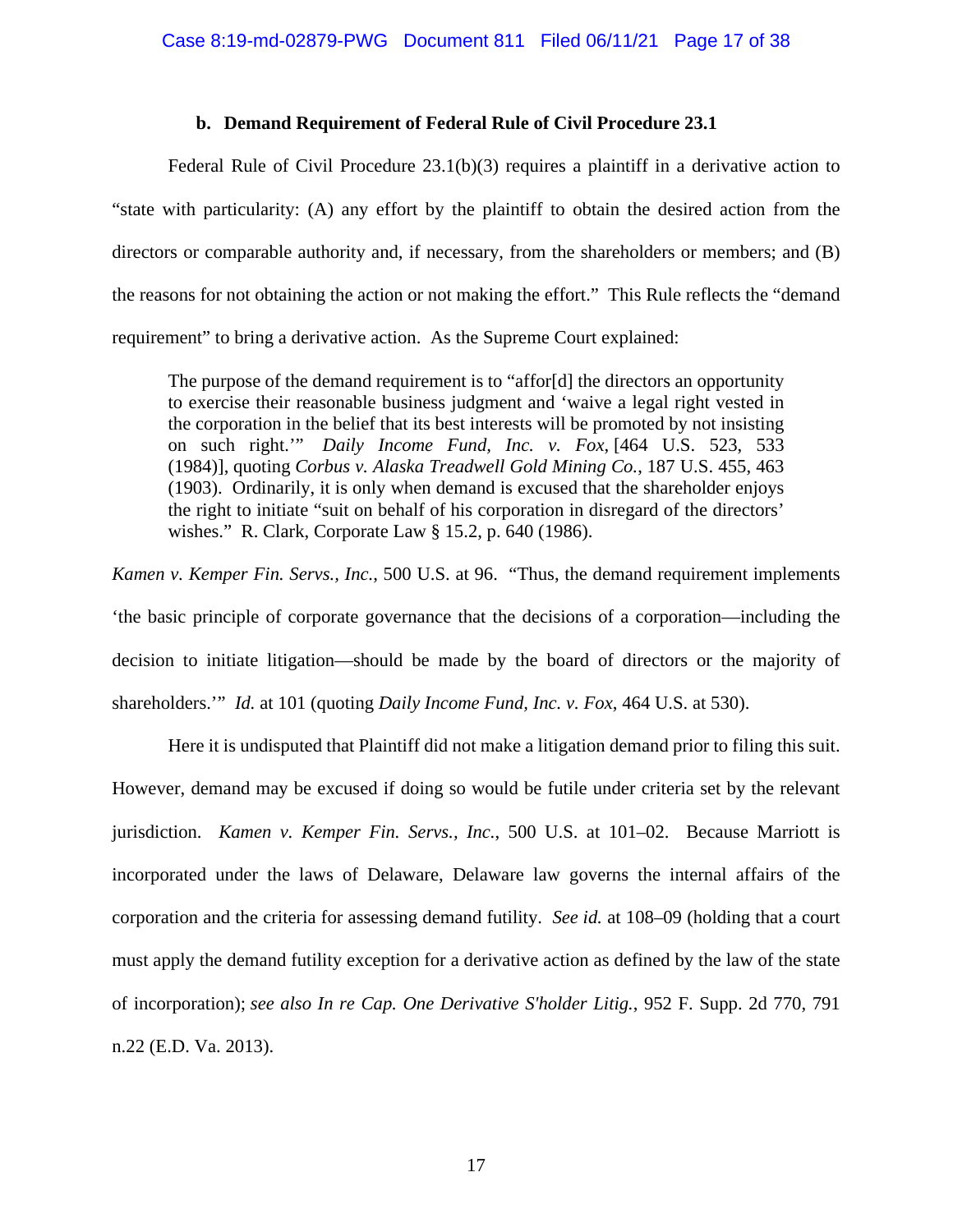# Case 8:19-md-02879-PWG Document 811 Filed 06/11/21 Page 18 of 38

Delaware Courts use the demand futility test described in *Rales v. Blasband*, 634 A.2d 927 (Del. 1993) in cases where, as here, a plaintiff alleges a violation of a board's oversight duties. *See Wood v. Baum*, 953 A.2d 136, 140 (Del. 2008). 6 Under the *Rales v. Blasband* test, a demand is excused as futile if a court determines that "the particularized factual allegations of a derivative stockholder complaint create a reasonable doubt that, as of the time the complaint is filed, the board of directors could [not] have properly exercised its independent and disinterested business judgment in responding to a demand." *Rales v. Blasband*, 634 A.2d at 934. At the time Plaintiff's original complaint was filed, Marriott's Board consisted of the thirteen Director Defendants listed above. ¶¶ 26–45. Therefore, Plaintiff must show that "a majority" of the Director Defendants were not independent or disinterested. *Rales v. Blasband*, 634 A.2d at 934.

Plaintiff alleges that he only needs to allege that a majority of eleven members of the board were not independent or disinterested. ¶ 490. This is because at the time Plaintiff filed his Second Amended Consolidated Complaint, Marriott's board had only eleven members: the thirteen Director Defendants listed above with the exceptions of Ms. Bush, Mr. Duncan, and Mr. Reinemund, and with the addition of non-party Margaret M. McCarthy. *Id*. However, the relevant time for making a demand was the filing of the original complaint, as long as subsequent amendments "did not significantly alter the claims alleged." *In re LendingClub Corp. Derivative Litig.*, No. CV 12984-VCM, 2019 WL 5678578, at \*8 n.43 (Del. Ch. Oct. 31, 2019). A "claim" for these purposes "does not refer simply to legal theories of liability but refers broadly to the acts and transactions alleged in the original complaint." *Braddock v. Zimmerman*, 906 A.2d 776, 785– 86 (Del. 2006). That is the case here. Plaintiff's original and Second Amended Consolidated

<sup>6</sup> When a plaintiff challenges a board decision, Delaware Courts apply the test in *Aronson v. Lewis*, 473 A.2d 805 (Del. 1984). *See Wood v. Baum*, 953 A.2d at 140 (explaining distinction between *Rales* and *Aronson* tests for demand futility)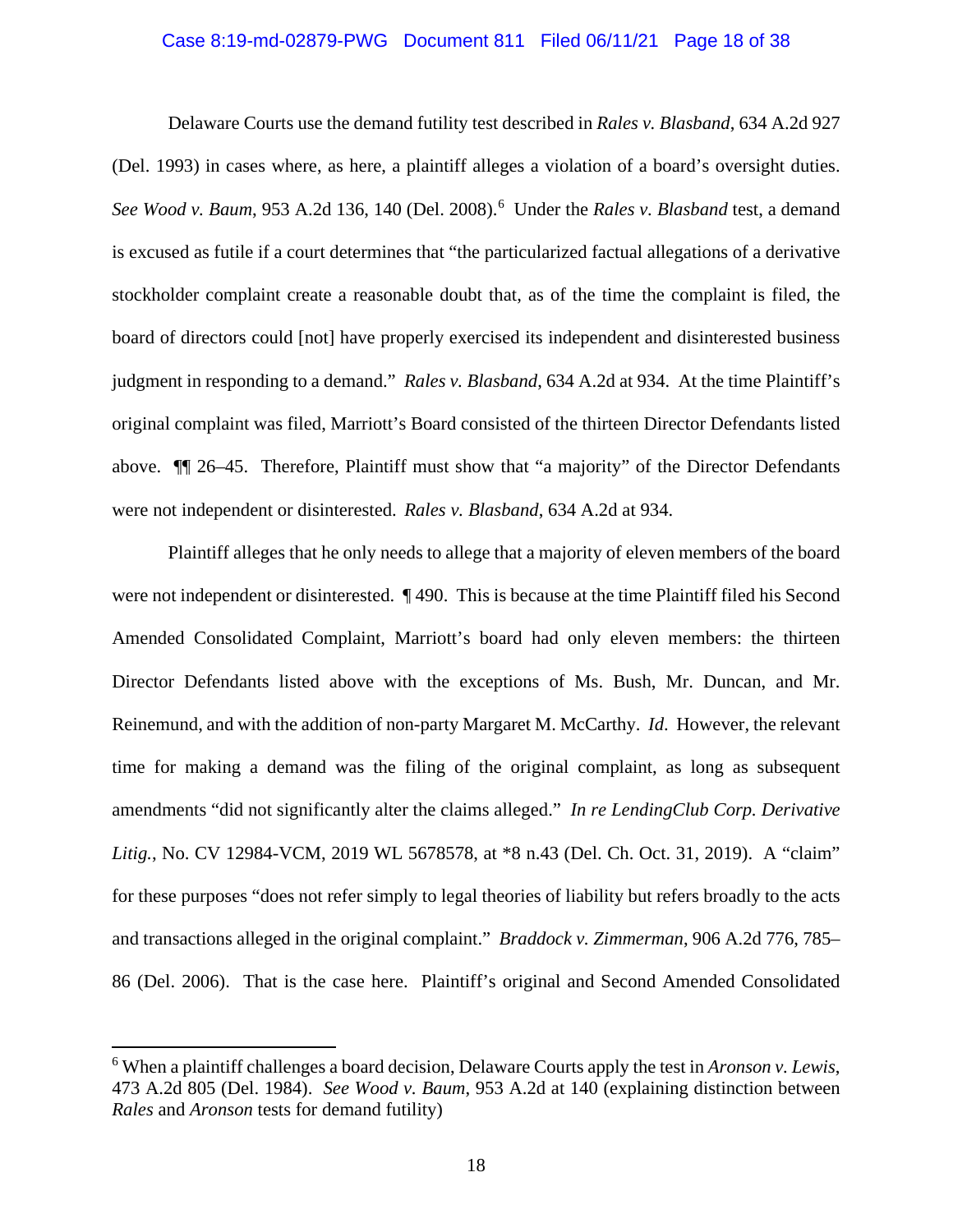# Case 8:19-md-02879-PWG Document 811 Filed 06/11/21 Page 19 of 38

Complaint both bring derivative claims on behalf of nominal defendant Marriott related to the Marriott data breach. Both bring causes of action for breach of fiduciary duty, corporate waste, and false statements in violation of Exchange Act Section 10(b) and Rule 10b-5. Although Plaintiff added causes of action under Exchange Act Section 14(a) and Rule 14a-9, Exchange Act Section 20(a), and for unjust enrichment under Delaware law, the nature of the claims did not change. *Cf.* 19-cv-830-PWG, ECF No. 1 (Original Complaint) *with* 19-md-2879-PWG, ECF No. 624 (Second Amended Consolidated Complaint). Therefore, Plaintiff must provide particularized factual allegations that a majority of the thirteen-member board comprised of the Director Defendants could not exercise their disinterested and independent business judgment in responding to a demand. Nonetheless, for the reasons discussed herein, Plaintiff fails to allege demand futility for either the thirteen- or eleven-member board.

### **i. Director Defendants' Disinterest**

"A director is considered interested where he or she will receive a personal financial benefit from a transaction that is not equally shared by the stockholders. Directorial interest also exists where a corporate decision will have a materially detrimental impact on a director, but not on the corporation and the stockholders." *Rales v. Blasband*, 634 A.2d at 936 (internal citations omitted); *see also In re J.P. Morgan Chase & Co. S'holder Litig.*, 906 A.2d 808, 821 (Del. Ch. 2005), *aff'd*, 906 A.2d 766 (Del. 2006) ("Disinterested 'means that directors can neither appear on both sides of a transaction nor expect to derive any personal financial benefit from it in the sense of selfdealing, as opposed to a benefit which devolves upon the corporation or all stockholders generally.'") (quoting *Aronson v. Lewis*, 473 A.2d at 812).

Here Plaintiff alleges that a majority of the Director Defendants could not exercise their disinterested business judgment in considering a demand because of the liability they face for the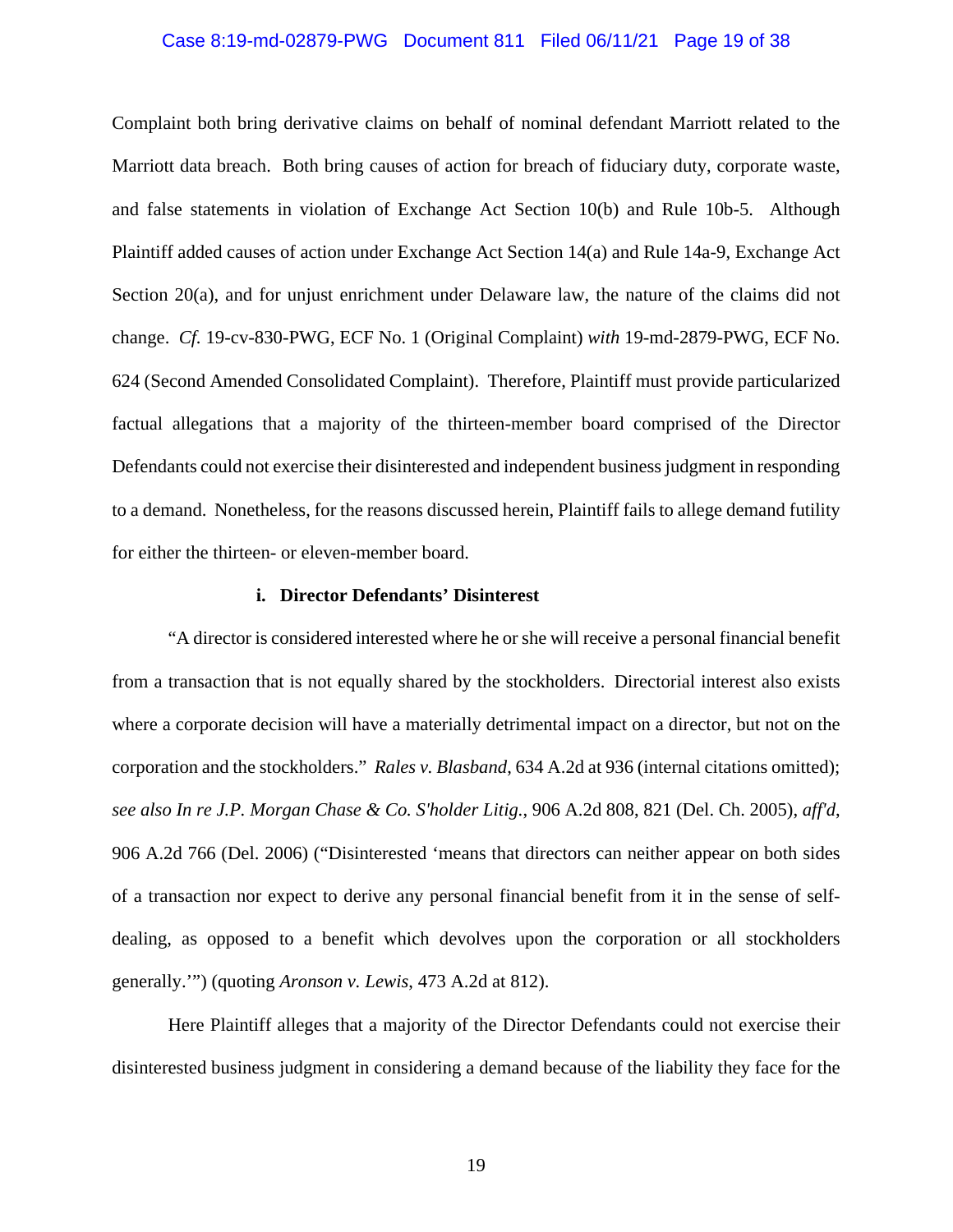# Case 8:19-md-02879-PWG Document 811 Filed 06/11/21 Page 20 of 38

federal securities claims against them in this case and in the Securities Track. ¶¶ 491–95. But "the mere threat of personal liability . . . is insufficient to challenge either the independence or disinterestedness of directors." *Aronson v. Lewis*, 473 A.2d at 815. Rather, the alleged conduct must be "so egregious on its face" that it "cannot meet the test of business judgment, and a substantial likelihood of director liability therefore exists." *Id*.*; see also In re Gen. Motors Co. Deriv. Litig.*, 2015 WL 3958724, at \*1 (Del. Ch. June 26, 2015), *aff'd*, 133 A.3d 971 (Del. 2016) ("If a mere allegation of liability on the part of the directors were enough to demonstrate a disabling self interest, conclusory allegations of breach of director duty would eat the rule whole, in a single bite."). ""The analysis of whether a majority of the board faces a substantial likelihood of personal liability is conducted on a claim-by-claim basis.'" *Wilkin on behalf of Orexigen Therapeutics, Inc. v. Narachi*, No. CV 12412-VCMR, 2018 WL 1100372, at \*10 (Del. Ch. Feb. 28, 2018) (quoting *Melbourne Mun. Firefighters' Pension Tr. Fund ex rel. of Qualcomm, Inc. v. Jacobs*, 2016 WL 4076369, at \*6 (Del. Ch. Aug. 1, 2016)) (internal quotation marks omitted). Therefore, for each of the federal securities claims, I must evaluate whether the alleged wrongdoings, based on particular factual allegations taken as true, are so egregious on their face that there is a reasonable doubt a majority of the Director Defendants face a substantial likelihood of liability and therefore could not exercise their independent business judgment in responding to a demand.<sup>7</sup> For the reasons explained below for each of Plaintiff's federal securities claims, Plaintiff fails to meet this burden.

 $<sup>7</sup>$  Plaintiff allege that the Director Defendants are not disinterested with respect to the Delaware</sup> state law claims as well. But because demand futility is considered on a claim-by-claim basis, and I am not exercising supplemental jurisdiction over the Delaware state law claims, I need not address those allegations.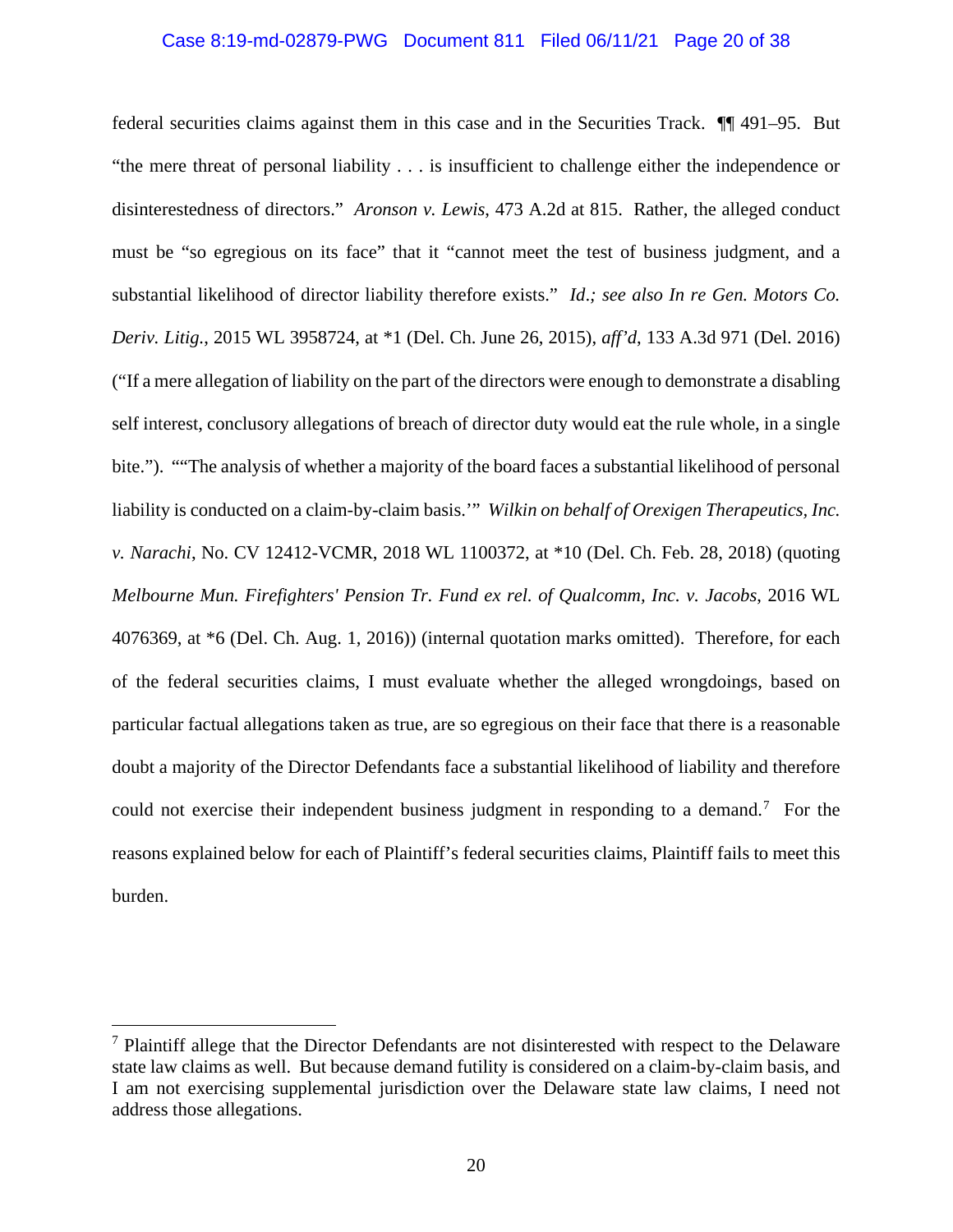# **1. Exchange Act Section 10(b) and Rule 10b-5 Claims**

Plaintiff alleges that Defendants made 73 false or misleading statements or omissions in violation of Exchange Act Section 10(b) and Rule 10b-5. *See* ¶¶ 245–397; 577–83. "The purpose of the Exchange Act and its accompanying regulations is to ensure that companies disclose the information necessary for investors to make informed investment decisions." *Yates v. Mun. Mortg. & Equity, LLC*, 744 F.3d 874, 884 (4th Cir. 2014). Section 10(b) of the Exchange Act prohibits the use of "any manipulative or deceptive device or contrivance" in connection with the sale of a security in violation of SEC rules. 15 U.S.C. § 78j(b). Rule 10b–5 makes it unlawful, in connection with the sale of a security:

(a) To employ any device, scheme, or artifice to defraud, (b) To make any untrue statement of a material fact or to omit to state a material fact necessary in order to make the statements made, in the light of the circumstances under which they were made, not misleading, or (c) To engage in any act, practice, or course of business which operates or would operate as a fraud or deceit upon any person.

17 C.F.R. § 240.10b–5. Purchasers of a security have an implied right of action to bring a claim for violations of Section 10(b) and Rule 10b-5. *See Stoneridge Inv. Partners v. Scientific–Atlanta, Inc.*, 552 U.S. 148, 157 (2008); *Yates v. Mun. Mortg. & Equity, LLC*, 744 F.3d at 884. To prevail in a § 10(b) action, a private plaintiff must prove six elements: "(1) a material misrepresentation or omission by the defendant; (2) scienter; (3) a connection between the misrepresentation or omission and the purchase or sale of a security; (4) reliance upon the misrepresentation or omission; (5) economic loss; and (6) loss causation." *Stoneridge Inv. Partners v. Scientific– Atlanta, Inc.*, 552 U.S. at 157; *see also Yates v. Mun. Mortg. & Equity, LLC*, 744 F.3d at 884. Plaintiff's Section 10(b) and Rule 10b-5 claims are subject to the heightened pleading requirements of the PSLRA. *See Tellabs, Inc. v. Makor Issues & Rts., Ltd.*, 551 U.S. 308, 313–14 (2007).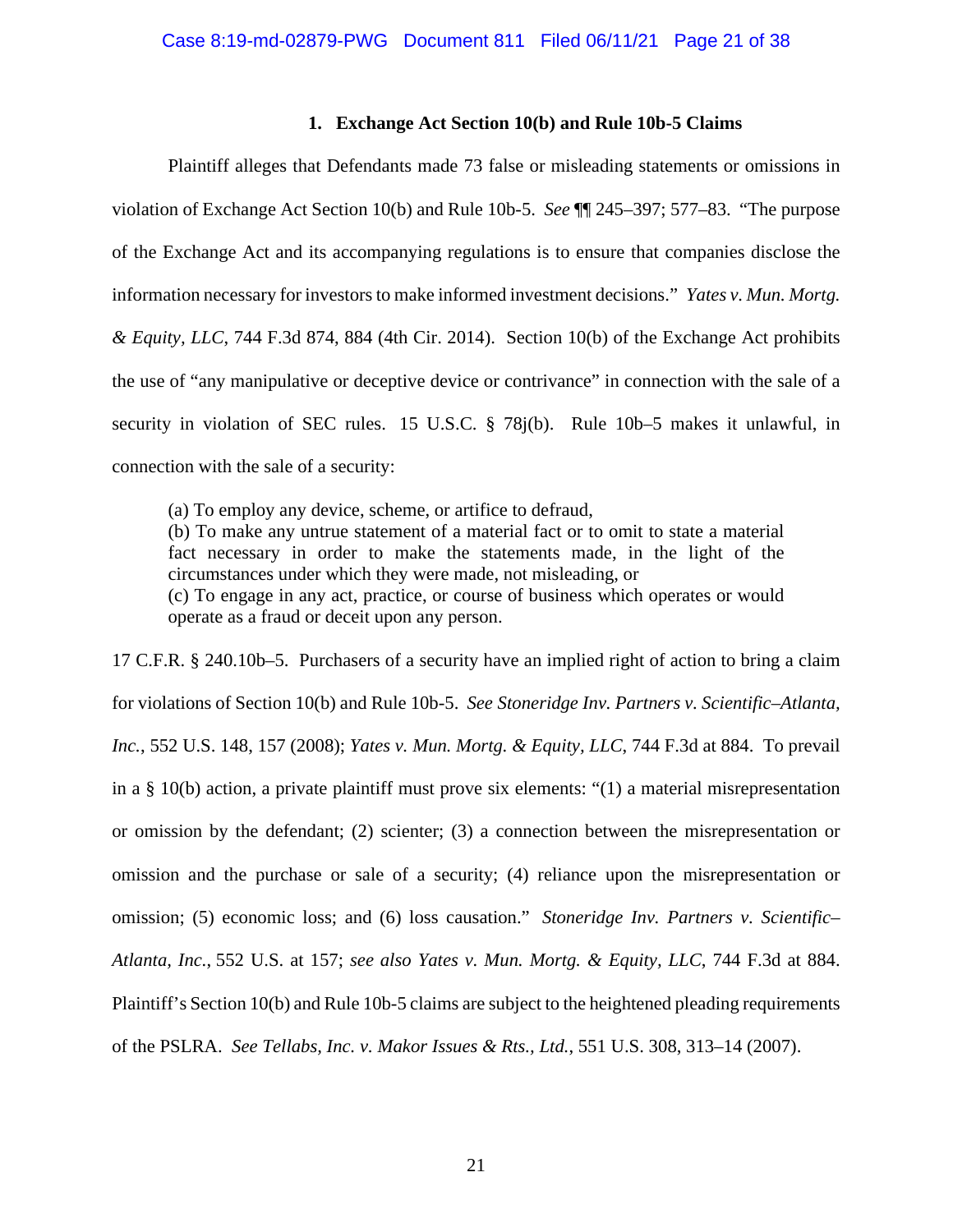# Case 8:19-md-02879-PWG Document 811 Filed 06/11/21 Page 22 of 38

Plaintiff's Section 10(b) allegations are almost entirely copied and pasted from the complaint in the Securities Track. *Cf.* ¶¶ 245–397 *with* Securities Track Third Amended Consolidated Complaint, ECF No. 609, ¶¶ 442–590. Plaintiff alleges that the same 73 statements were false or misleading for the same reasons as alleged by the plaintiff in the Securities Track. *See id.* I discussed these allegations at length in a Memorandum Opinion filed contemporaneously with this one granting Marriott's motion to dismiss the Securities complaint. *See* Securities Track Motion to Dismiss Memorandum Opinion. Specifically, I explained that the plaintiff in the Securities Track failed to adequately allege a material representation or omission, scienter, and loss causation for any of the 73 statements. *Id*. In this case, the allegations are the same and Plaintiff presents no new arguments that I have not already addressed in the Securities Track Motion to Dismiss Memorandum Opinion. Therefore, I incorporate my discussion of the Section 10(b) and Rule 10b-5 claims in the Securities Track Motion to Dismiss Memorandum Opinion here and conclude that for the same reasons, Plaintiff in this case has failed to adequately allege violations of Section 10(b) and Rule 10b-5. For a cross reference of the Section 10(b) and Rule 10-b5 allegations in the Derivative and Securities Tracks and the reasons for dismissal as explained in the Securities Track Motion to Dismiss Memorandum Opinion, see Appendix A.

Because the Plaintiff here and in the Securities Track failed to allege a violation of Section 10(b) and Rule 10b-5, it follows that Plaintiff has not created a reasonable doubt that a majority of the Director Defendants face a substantial likelihood of liability for these claims. *Aronson v. Lewis*, 473 A.2d at 815. Therefore, Plaintiff fails to show that a majority of the Director Defendants would not be disinterested in responding to a demand for these claims.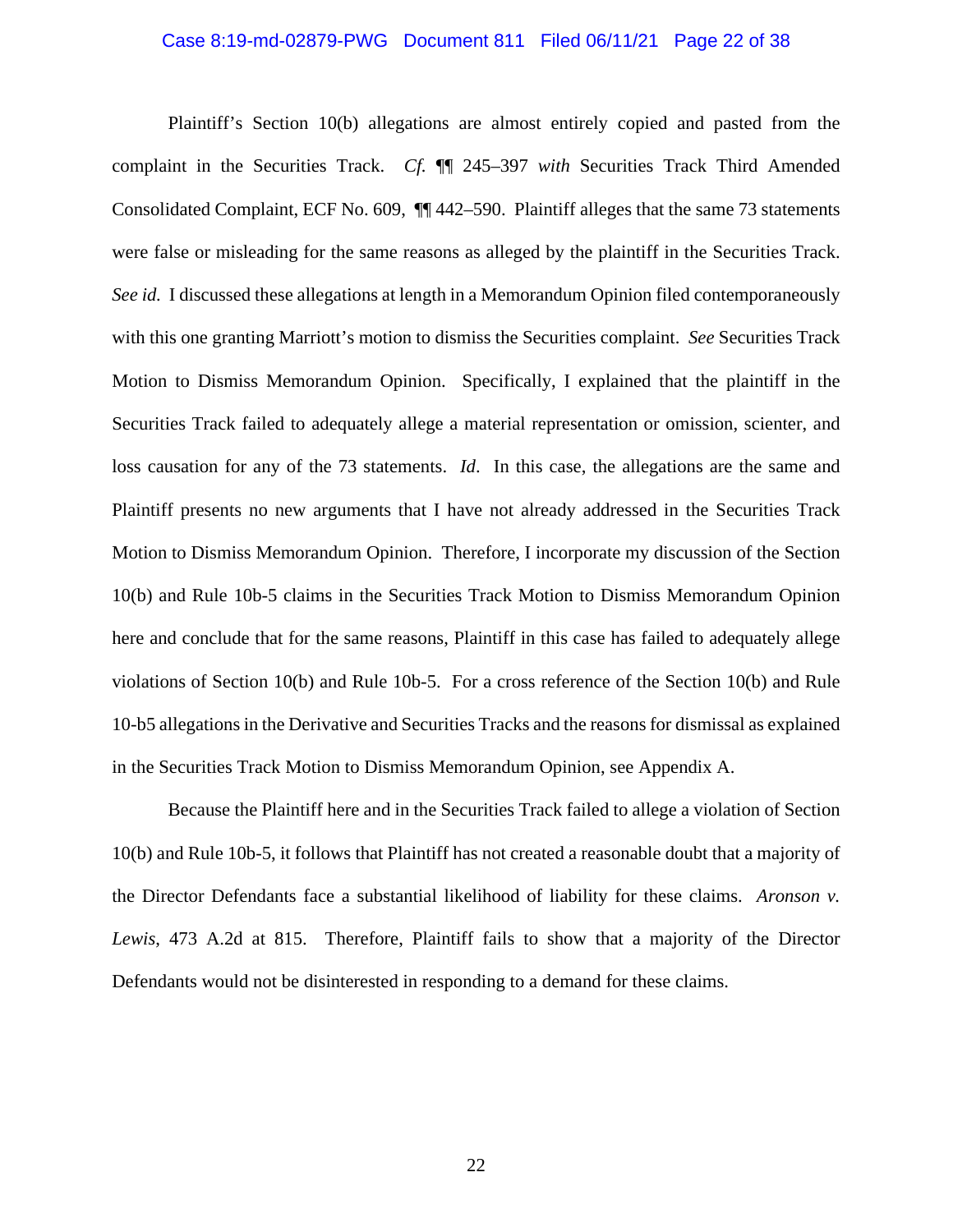# **2. Exchange Act Section 20(a) Claims**

Plaintiff alleges secondary liability under Exchange Act Section 20(a) against the Officer Defendants and the Audit Committee Defendants. ¶¶ 584–92. "A 'claim for controlling person liability under section 20(a) must be based upon a primary violation of the securities laws.'" *Lerner v. Nw. Biotherapeutics*, 273 F. Supp. 3d 573, 596 (D. Md. 2017) (*quoting Svezzese v. Duratek, Inc.*, 67 Fed. Appx. 169, 174 (4th Cir. 2003)). Here the alleged predicate violations for Section 20(a) liability are the alleged violations of Exchange Act Section 10(b) and Rule 10b-5 discussed above. ¶ 586. Because Plaintiff fails to state a claim under Exchange Act Section 10(b) and Rule 10b-5, his claim under Exchange Act Section 20(a) fails as well. Therefore, Plaintiff has not created a reasonable doubt that a majority of the Director Defendants face a substantial likelihood of liability for these claims and fails to show that a majority of the Director Defendants would not be disinterested in responding to a demand for the Section 20(a) claims.

### **3. Exchange Act Section 14(a) and Rule 14a-9 Claims**

Plaintiff alleges the Director Defendants violated Exchange Act Section 14(a) and SEC Rule 14a-9 because Marriott's proxy statements filed on April 5, 2017 (the "2017 Proxy Statement") and April 4, 2018 (the "2018 Proxy Statement") contained material misstatements and omissions. ¶¶ 398, 403; 593–604. Section 14(a) makes it "unlawful for any person . . . to solicit or to permit the use of his name to solicit any proxy or consent or authorization in respect of any security" in contravention of SEC rules. 15 U.S.C. § 78n(a)(1). SEC Rule 14a-9 makes it unlawful for any proxy statement to contain "any statement which, at the time and in the light of the circumstances under which it is made, is false or misleading with respect to any material fact, or which omits to state any material fact necessary in order to make the statements therein not false or misleading or necessary to correct any statement in any earlier communication with respect to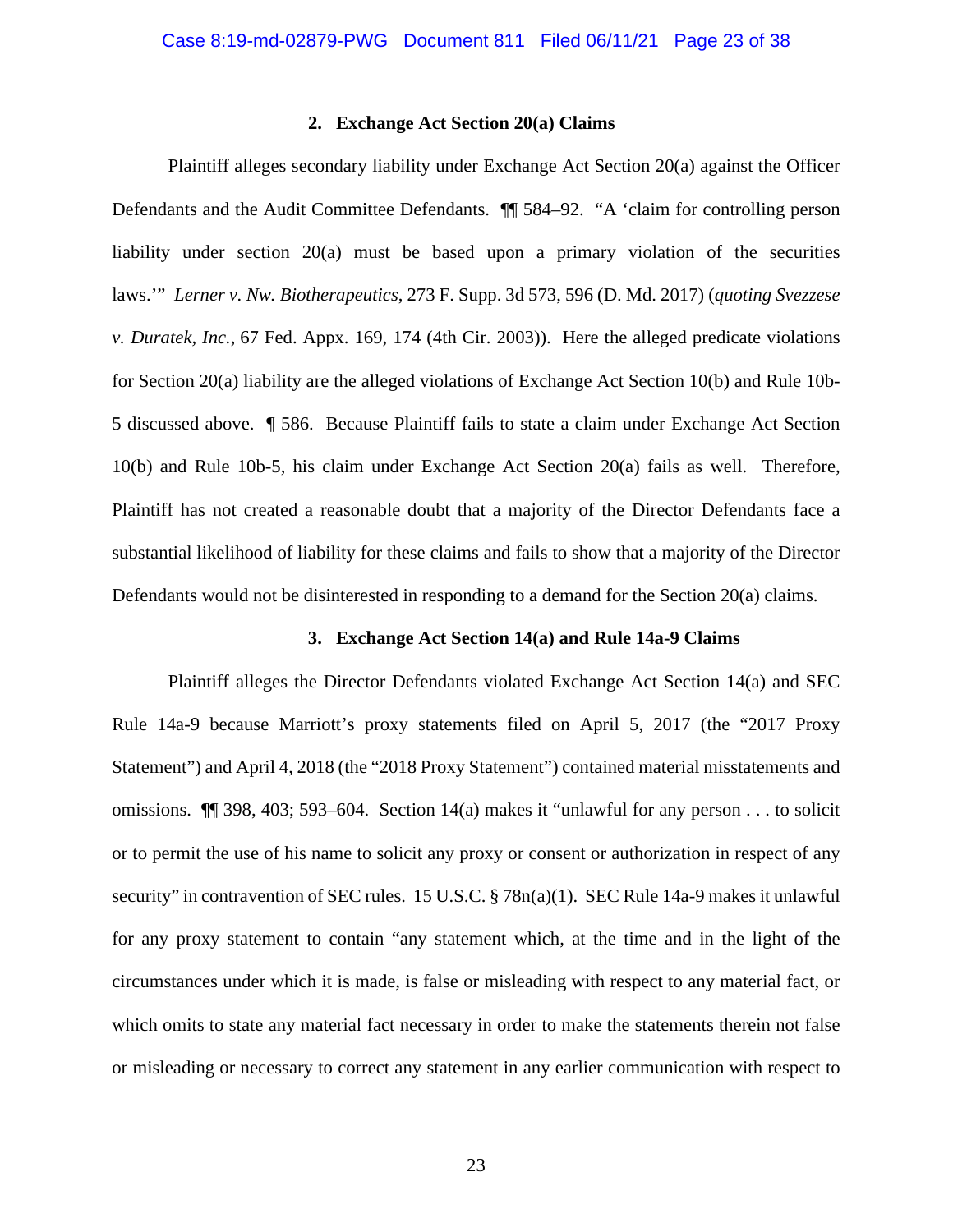# Case 8:19-md-02879-PWG Document 811 Filed 06/11/21 Page 24 of 38

the solicitation of a proxy for the same meeting or subject matter which has become false or misleading." 17 C.F.R.  $\S$  240.14a–9(a). As the Supreme Court explained, "The purpose of  $\S$  14(a) is to prevent management or others from obtaining authorization for corporate action by means of deceptive or inadequate disclosure in proxy solicitation." *J.I. Case Co. v. Borak*, 377 U.S. 426, 431 (1964).

The 2017 and 2018 Proxy Statements were filed before Plaintiff asserts that he became a Marriott shareholder. Therefore, as discussed above, Plaintiff lacks prudential standing to file a derivative action based on these statements. For this reason alone, Plaintiff fails to plead a reasonable doubt that the Director Defendants face a substantial likelihood of liability for the Section 14(a) claims.

Plaintiff also fails to plead a reasonable doubt that the Director Defendants face a substantial likelihood of liability under Section 14(a) and Rule 14a-9 based on the substance of the allegations. To state a claim based on Section  $14(a)$  and Rule 14a-9, a plaintiff must plead "(1) the proxy statement contained a material misrepresentation or omission (2) that caused the plaintiff injury and that (3) the proxy solicitation was an essential link in the accomplishment of the transaction." *Hayes v. Crown Cent. Petroleum Corp.*, 78 F. App'x 857, 861 (4th Cir. 2003). The second and third elements are referred to as "loss causation" and "transaction causation," respectively. *See In re AGNC Inv. Corp.*, No. CV TDC-16-3215, 2018 WL 3239476, at \*3 (D. Md. July 3, 2018). Section 14(a) claims are subject to the heightened pleading requirements of the PSLRA. *See Hayes v. Crown Cent. Petroleum Corp.*, 78 F. App'x at 861. Defendants argue that Plaintiff fails to adequately allege a material misrepresentation or omission, transaction causation, and scienter. These arguments are discussed in turn.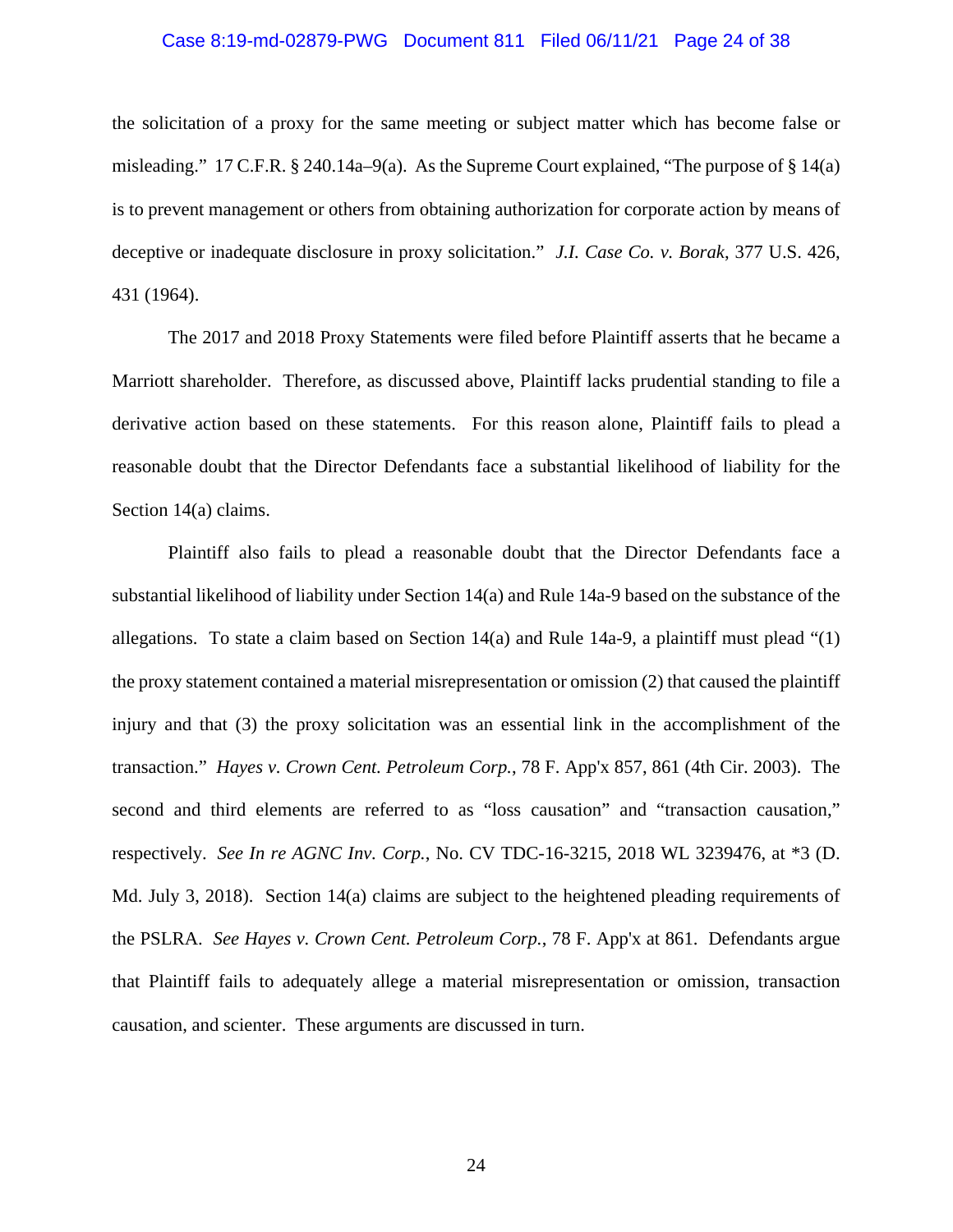# **a. Material Misstatement or Omission**

Plaintiff alleges that Marriott's 2017 and 2018 Proxy Statements contained material misstatements and omissions. ¶¶ 398–408; 593–604. For these claims, the PSLRA requires the complaint to "specify each statement alleged to have been misleading, the reason or reasons why the statement is misleading, and, if an allegation regarding the statement or omission is made on information and belief, the complaint shall state with particularity all facts on which that belief is formed." 15 U.S.C. § 78u-4(b)(1).

Plaintiff alleges that both the 2017 and 2018 Proxy Statements reference Marriott's Code of Ethics, stating:

The Company has long maintained and enforced a Code of Ethics that applies to all Marriott associates, including our Chairman of the Board, Chief Executive Officer, Chief Financial Officer and Principal Accounting Officer and to each member of the Board. The Code of Ethics is encompassed in our Business Conduct Guide, which is available in the Investor Relations section of our website (www.marriott.com/investor) by clicking on "Corporate Governance" and then "Documents & Charters." We will post on that website any future changes or amendments to our Code of Ethics, and any waiver of our Code of Ethics that applies to our Chairman of the Board, any of our executive officers, or a member of our Board within four business days following the date of the amendment or waiver.

¶¶ 399, 404. Plaintiff alleges that this statement was false and misleading because Marriott did not follow its Code of Ethics as "Defendants conducted little, if any, oversight of the Company's engagement in Defendants' scheme to issue materially false and misleading statements to the public and to facilitate and disguise Defendants' violations of law, failed to maintain the accuracy of Company records and reports, comply with laws and regulations, protect customer information and the Company's reputation, or conduct business in an honest and ethical manner." ¶¶ 400, 405. In addition, Plaintiff alleges that multiple Defendants violated the Code of Ethics "by selling shares of Company stock while in possession of material, non-public information about the Company."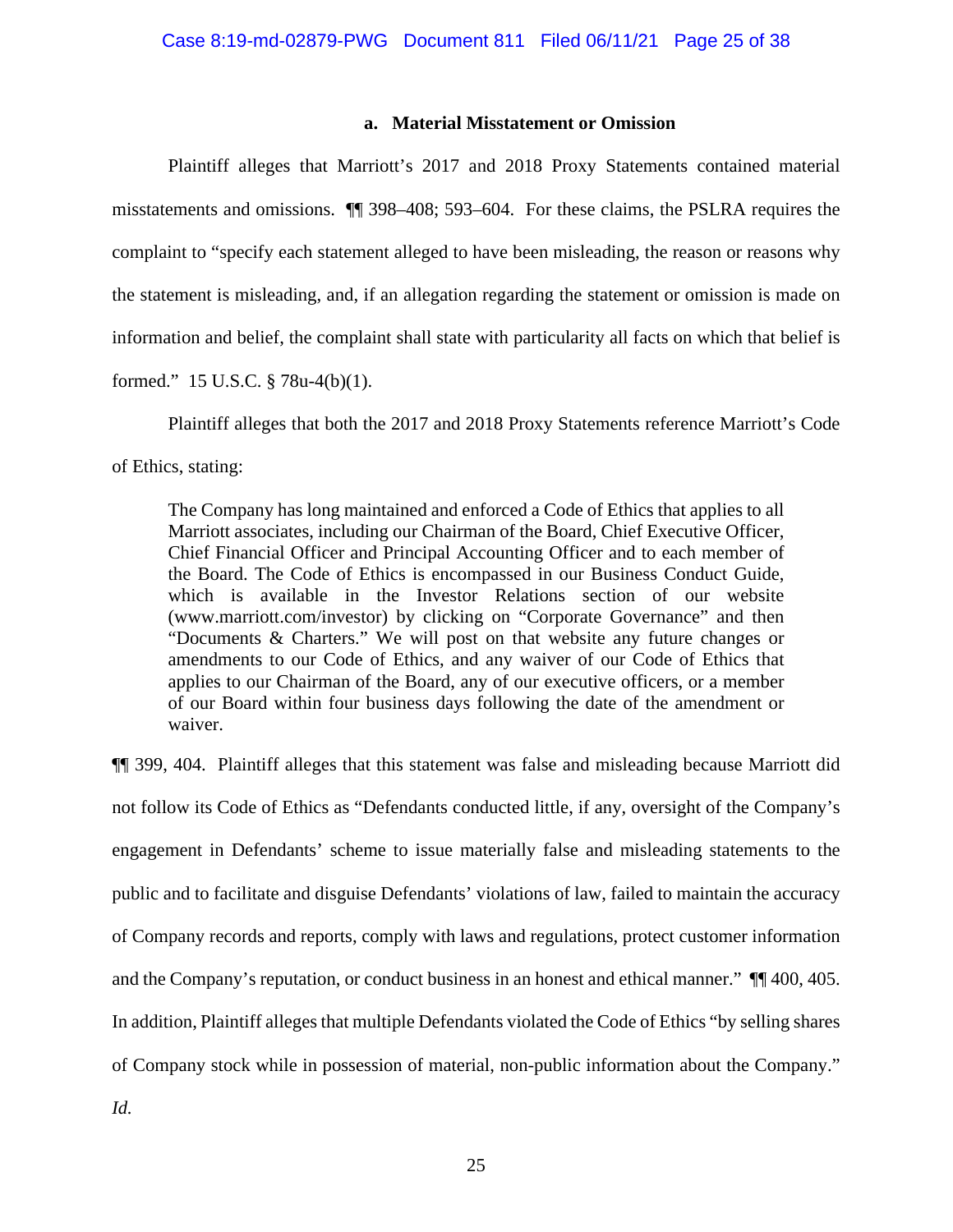# Case 8:19-md-02879-PWG Document 811 Filed 06/11/21 Page 26 of 38

Plaintiff's allegations fail to identify a false or misleading statement. No part of the statement above from the 2017 and 2018 Proxy Statements says anything about due diligence, Marriott's records and reports, complying with laws and regulations, protecting customer information, or selling company stock. While Marriott's Code of Ethics includes statements regarding protecting customer information, accurate reporting, and acting with integrity, Plaintiff fails to allege that any of these statements, or the Proxy Statements' reference to the Code of Ethics, were false or misleading.

The Code of Ethics states, "*Information concerning customers and associates must be safeguarded* and should be used only for legitimate business purposes and should not be shared, even with Marriott, except on a need-to-know basis." ¶ 60 (emphasis in Complaint). It also states, "There are only limited circumstances in which the private information of associates or customers may be disclosed outside of Marriott. . . . *This private information includes any Personally Identifiable Information (PII), which can be associated with or traced to an individual* . . . ." ¶ 68 (italics in original, bold in Complaint). Regarding recordkeeping, the Code of Ethics states, "Be honest and act with integrity in all communications . . . in every record created and in all data entered, from financial information and personal resumes to quality and safety reports."  $\parallel$  62. Regarding "fair and ethical dealing," the Code of Ethics states, "*Never gain unfair advantage by misleading, misrepresenting or deceiving. We do not participate in false or deceptive advertising of our products, services or our company*." ¶ 64 (emphasis in Complaint).

Plaintiff's allegations are essentially that Defendants violated Marriott's Code of Ethics (and therefore the Proxy Statements were false or misleading) because the Defendants did not disclose their own mismanagement. However, Section 14(a) and Rule 14a-9 do not themselves impose a freestanding disclosure requirement, particularly regarding unadjudicated allegations.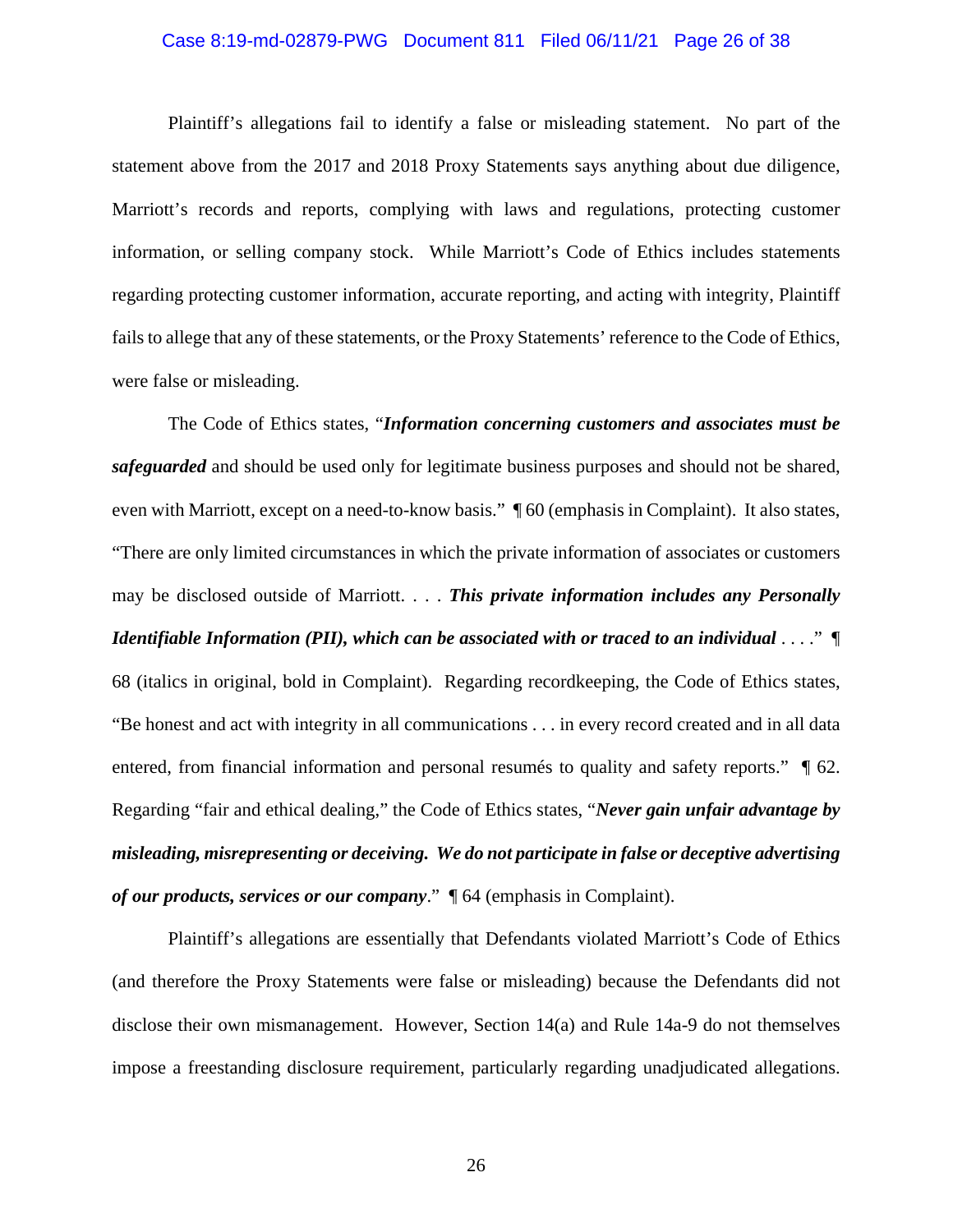# Case 8:19-md-02879-PWG Document 811 Filed 06/11/21 Page 27 of 38

*See In re Marsh & McLennan Companies, Inc. Sec. Litig.*, 536 F. Supp. 2d 313, 322–23 (S.D.N.Y. 2007) ("[C]ourts in this and other circuits have held that there is no per se rule, under either section 14(a) or Rule 14a–9, requiring the disclosure mere mismanagement or uncharged, unadjudicated criminal activity.") (collecting cases); *see also Kahn v. Wien*, 842 F.Supp. 667, 678 (E.D.N.Y. 1994) ("The Second Circuit has held that the disclosure of unproven allegations is not required in proxy solicitations.") *aff'd* 41 F.3d 1501 (2d Cir. 1994); *In re Browning–Ferris Indus., Inc. S'holder Derivative Litig.*, 830 F. Supp. 361, 369–70 (S.D. Tex. 1993) ("The governing cases hold that 'mismanagement' is not actionable under section 14(a)") (citing *Maher v. Zapata Corp.*, 714 F.2d 436, 444 n.16 (5th Cir. 1983), *aff'd sub nom. Cohen v. Ruckelshaus*, 20 F.3d 465 (5th Cir. 1994)).<sup>8</sup> Rather, consistent with the language of Rule 14a-9, "corporations are obligated to disclose facts necessary to ensure that their statements are not misleading" and "[t]his duty applies to the disclosure of [uncharged, unadjudicated conduct] to the same extent it applies to the disclosure of any other material information." *In re Marsh & McLennan Companies, Inc. Sec. Litig.*, 536 F. Supp. 2d at 323 (internal quotation marks omitted).

Further, courts have rejected state law claims for corporate mismanagement brought under the guise of Section 14(a). *See Stricklin v. Ferland*, 1998 WL 966023, at \*5 ("Plaintiff's claims regarding failure to disclose poor oversight, reckless management [], and others similar to them are an attempt to 'dress up' state law claims of corporate mismanagement or breach of fiduciary duty in a 'Section 14(a) suit of clothes.'") (quoting *Maldonado v. Flynn*, 597 F.2d 789, 796 (2d

<sup>8</sup> Some courts have found that while allegations of failure to disclose mismanagement are not actionable under Section 14(a), claims of self-dealing are. *See Stricklin v. Ferland*, No. CIV.A. 98-3279, 1998 WL 966023, at \*5 (E.D. Pa. Nov. 10, 1998). Plaintiff does not allege self-dealing, but asserts only that the Defendants were negligent in the performance of their duties for the Section 14(a) claims. *See* ¶ 398 n.18, 403 n.19, 594. Therefore, this exception for self-dealing conduct does not apply.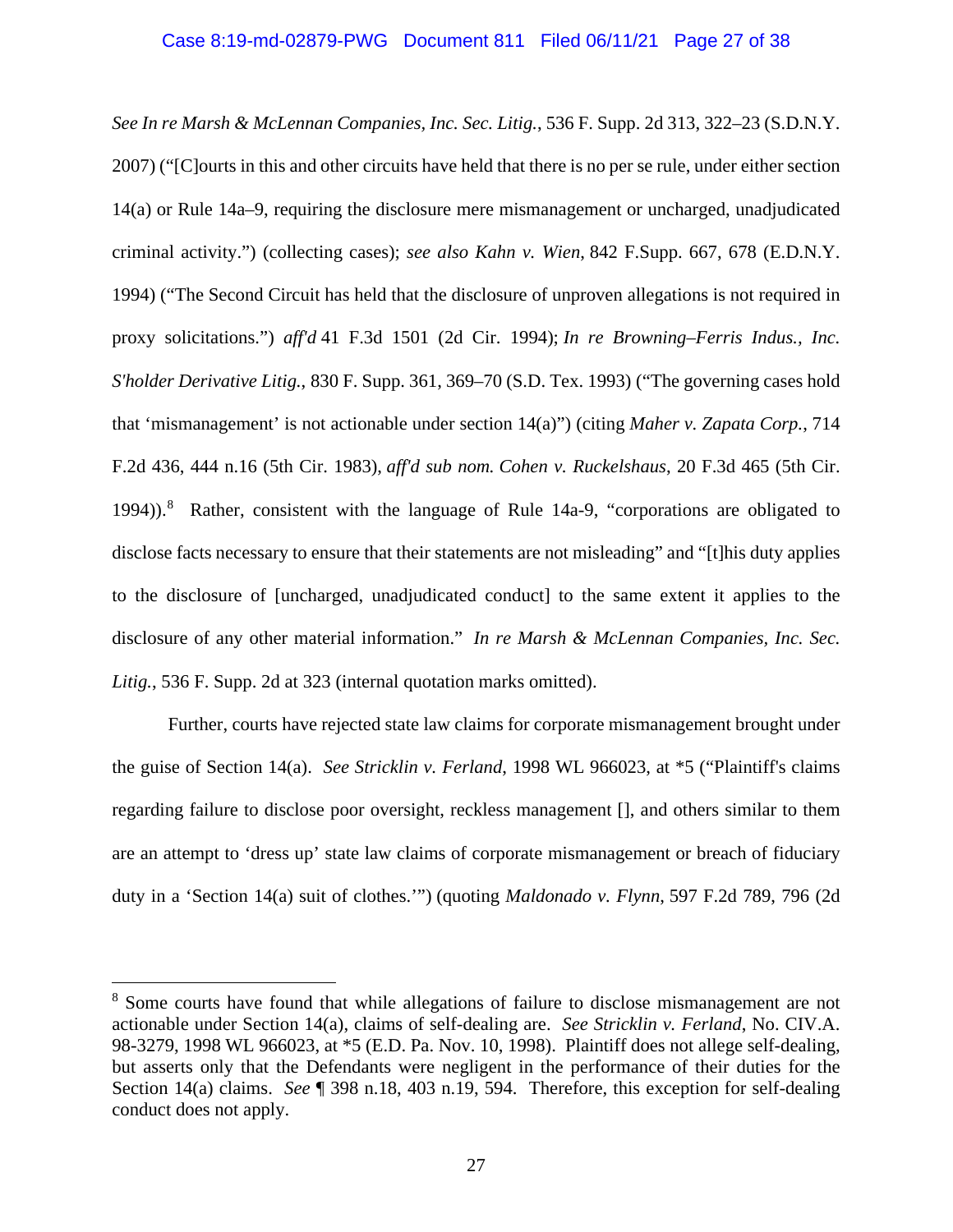### Case 8:19-md-02879-PWG Document 811 Filed 06/11/21 Page 28 of 38

Cir. 1979); *Behrmann v. Brandt*, No. CV 19-772-RGA, 2020 WL 4432536, at \*18 (D. Del. July 31, 2020), *report and recommendation adopted*, No. CV 19-772-RGA, 2020 WL 5752389 (D. Del. Sept. 25, 2020) ("The law is well-established that bootstrapping a federal securities claim to a cause of action for breach of fiduciary duty is not permissible.").

Here Plaintiff's allegations that Defendants failed to conduct adequate oversight, maintain accurate records and reports, protect customer information and Marriott's reputation, follow all laws and regulations, and conduct business in an honest manner in violation of its Code of Ethics are all allegations of unadjudicated corporate mismanagement. Defendants had no duty under Section 14(a) or Rule 14a-9 to disclose such unadjudicated claims in the 2017 and 2018 Proxy Statements, and Plaintiff is not permitted to "dress up" state law breach of fiduciary duty claims under Section 14(a).

Regarding the allegations of selling company stock, Plaintiff alleges no details as to which Defendants allegedly sold Marriott stock, when the stock was sold, or how those Defendants violated Marriott's Code of Ethics or any other law or regulation. Plaintiff's assertions are merely conclusory allegations, falling far short of the particularized allegations required by the PSLRA.

The only other language in the 2017 and 2018 Proxy Statements that Plaintiff identifies as false and misleading is the following statement in the 2018 Proxy Statement regarding performance bonuses:

*Taking into consideration* the unique nature of the Starwood combination and *the Company's success in maintaining strong quality and brand control over our legacy Marriott operations while maintaining the brand reputation and managing the successful integration of the Starwood operations, and the management team's success in building stockholder value through this transformative merger, the [Compensation and Policy] Committee approved a one-time supplemental cash bonus for 2017 in the amount of \$500,000 to each of the NEOs and the Board approved a one-time supplemental cash bonus for 2017 in the amount of \$1,000,000 for Mr. Sorenson.* The purpose of the bonus is *to reward senior management for its outstanding performance in 2017 regarding*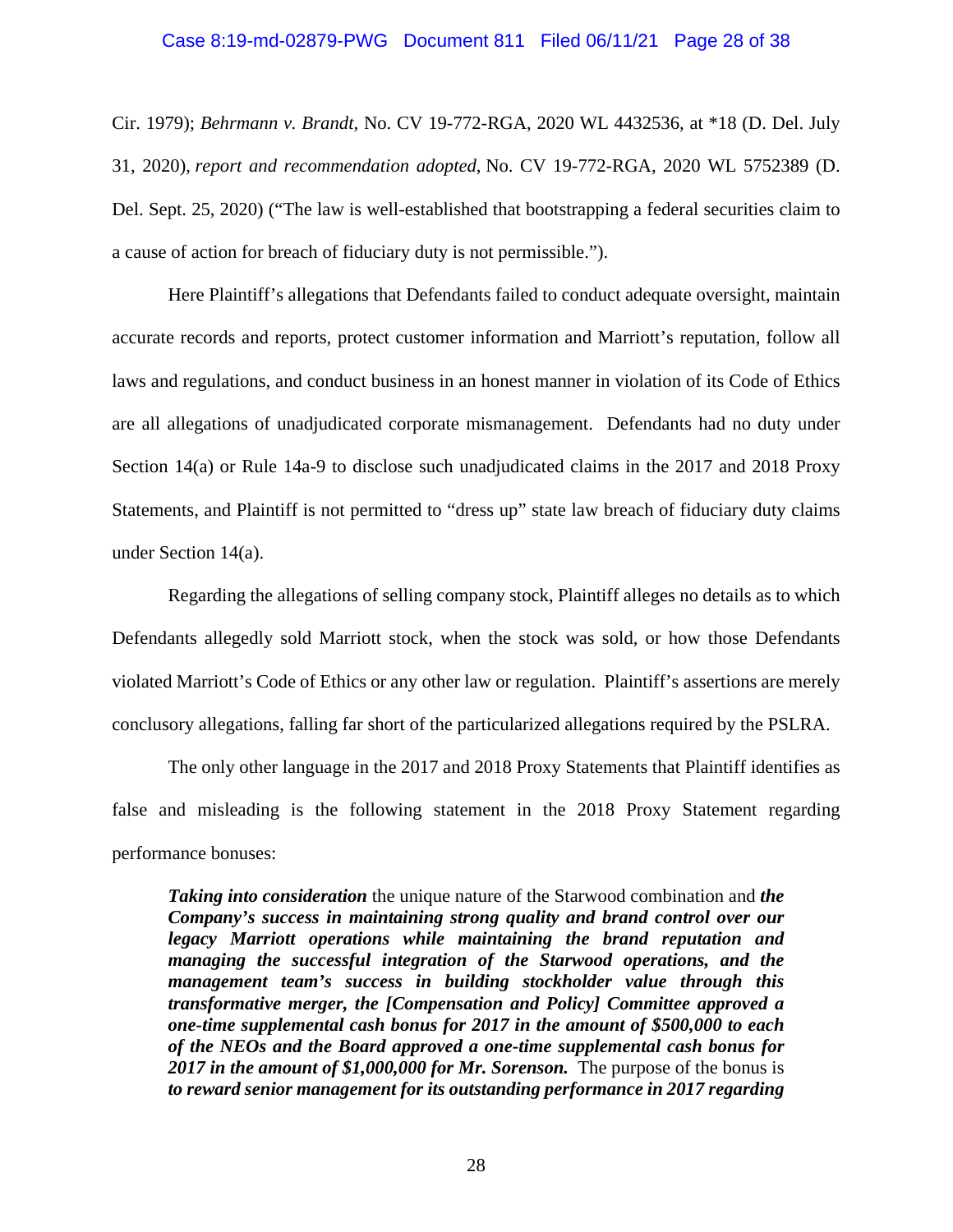*the ongoing seamless integration of Starwood* while promoting strong performance in the Company's legacy operations. In particular, the Board cited strong performance across a broad array of criteria, including high levels of associate engagement, human capital development, completion of cobranded credit card deals, successful asset sales, work toward linking and combining loyalty programs, and progress toward improved leverage in the competitive marketplace. . . . The supplemental cash bonus amounts were determined by the Committee with the objective that the award would result in compensation for each of the NEOs that is well-aligned with the Company's pay-for-performance philosophy and exceptionally strong 2017 performance.

¶ 407 (emphasis in Complaint). Plaintiff alleges that these bonuses "were unwarranted and unjustified as a result of the breaches of fiduciary duty in evaluating and approving the merger." *Id.* Again, these are allegations that Defendants failed to disclose unadjudicated claims of mismanagement, which are insufficient to state a Section 14(a) claim.

Similarly, Plaintiff alleges that both the 2017 and 2018 Proxy Statements were false and misleading regarding executive compensation because they used "pay-for-performance" elements including stock awards based on earning per share, which were artificially inflated by Defendants' allegedly false and misleading statements. ¶¶ 401, 406, 598; *see also* ¶¶ 427–53 (alleging that Marriott's repurchases of its stock were at artificially inflated prices because of Defendants' false statements). But for the reasons discussed herein, Plaintiff fails to adequately allege that Defendants made any false or misleading statements. Therefore, the allegations that Marriott's stock was artificially inflated because of the false statements necessarily fails.

To the extent that Plaintiff alleges that the characterization of the integration as "outstanding" and "seamless," are false or misleading, these are unactionable statements of opinion. ¶ 599. Generally, statements of opinion are not actionable. *Longman v. Food Lion, Inc.*, 197 F.3d 675, 683 (4th Cir. 1999). An opinion can be false if (1) the speaker does not actually hold the stated belief; (2) a statement begins with an opinion word like "I believe" but contains an embedded statement of fact that is false; or (3) the statement omits material facts about the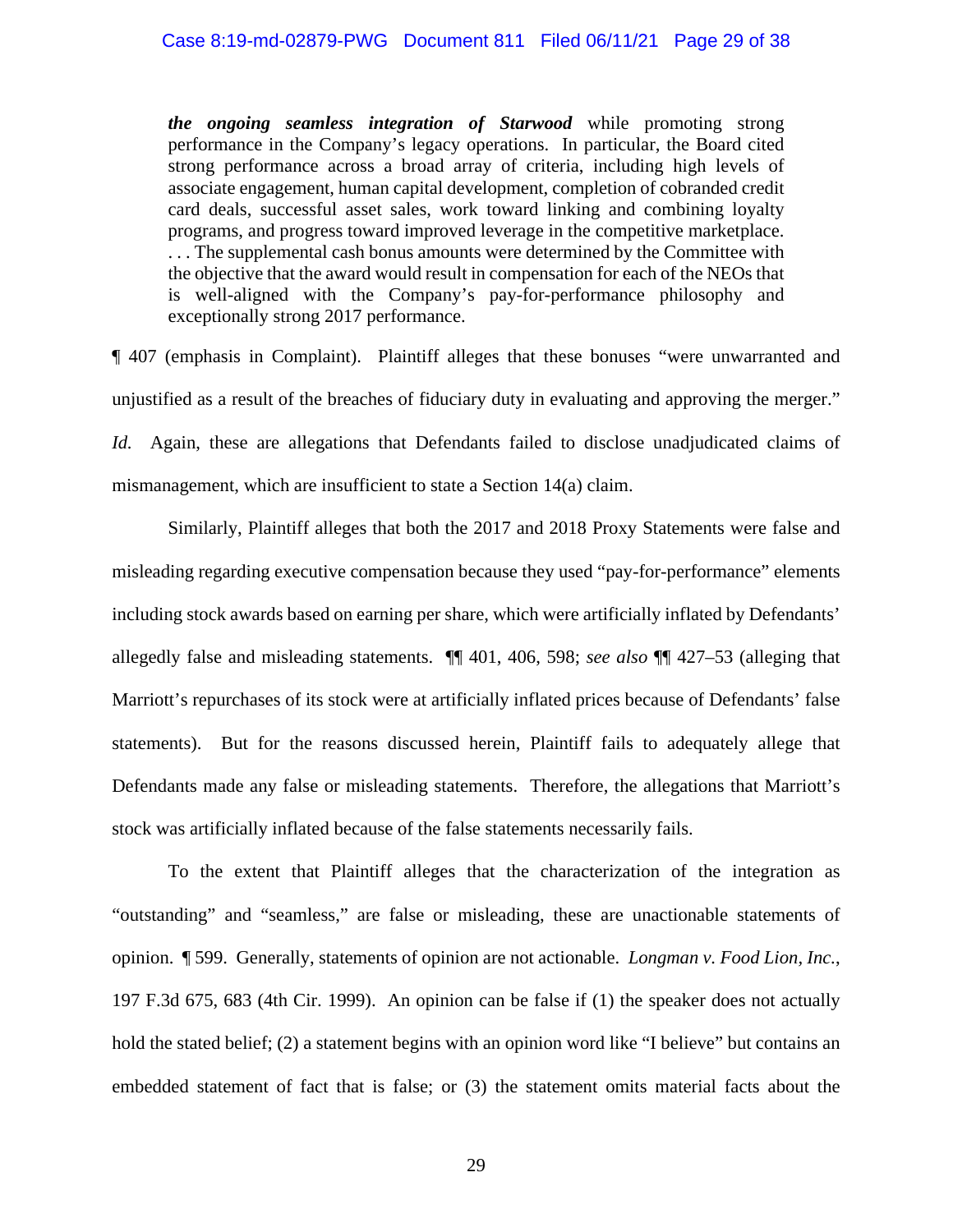# Case 8:19-md-02879-PWG Document 811 Filed 06/11/21 Page 30 of 38

speaker's "inquiry into or knowledge concerning a statement of opinion" and those facts "conflict with what a reasonable investor would take from the statement itself." *Omnicare, Inc. v. Laborers Dist. Council Const. Indus. Pension Fund*, 575 U.S. 175, 184–85, 189 (2015). Regarding this third category, "whether an omission makes an expression of opinion misleading always depends on context." *Id.* at 190. Likewise, Rule 14a-9 requires consideration of whether a statement is false or misleading "at the time and in the light of the circumstances under which it is made." 17 C.F.R. § 240.14a–9(a). "An opinion statement . . . is not necessarily misleading when an issuer knows, but fails to disclose some fact cutting the other way" as " [r]easonable investors understand that opinions sometimes rest on a weight of competing facts." *Omnicare, Inc. v. Laborers Dist. Council Const. Indus. Pension Fund*, 575 U.S. at 189–90. Here, the 2018 Proxy Statement was made on April 4, 2018, five months *before* Plaintiff alleges that Marriott was notified of the data breach by its third-party information technology contractor Accenture on September 8, 2018. ¶ 132. Thus, Plaintiff fails to allege facts to plausibly suggest that as of April 4, 2018, the Defendants believed the characterization of the integration as "outstanding" or "seamless" in the 2018 Proxy Statement was false or that it would otherwise be misleading to reasonable investors.

Plaintiff also alleges that the 2017 and 2018 Proxy Statements "failed to disclose that: (1) the Company did not maintain customer's [sic] personal data on a secure system; (2) unknown actors had gained unauthorized access to Starwood's network since 2014; (3) Marriott's due diligence in the Merger failed to discover the Data Breach; (4) the Data Breach caused personal information of up to 500 million guests to be exposed; (5) the Company failed to maintain internal controls; and (6) as a result of the foregoing the Company's public statements were materially false and misleading at all relevant times." ¶¶ 402, 408, 597. But at the time of the Proxy Statements, Defendants did not know that the data breach occurred, and therefore they could not disclose any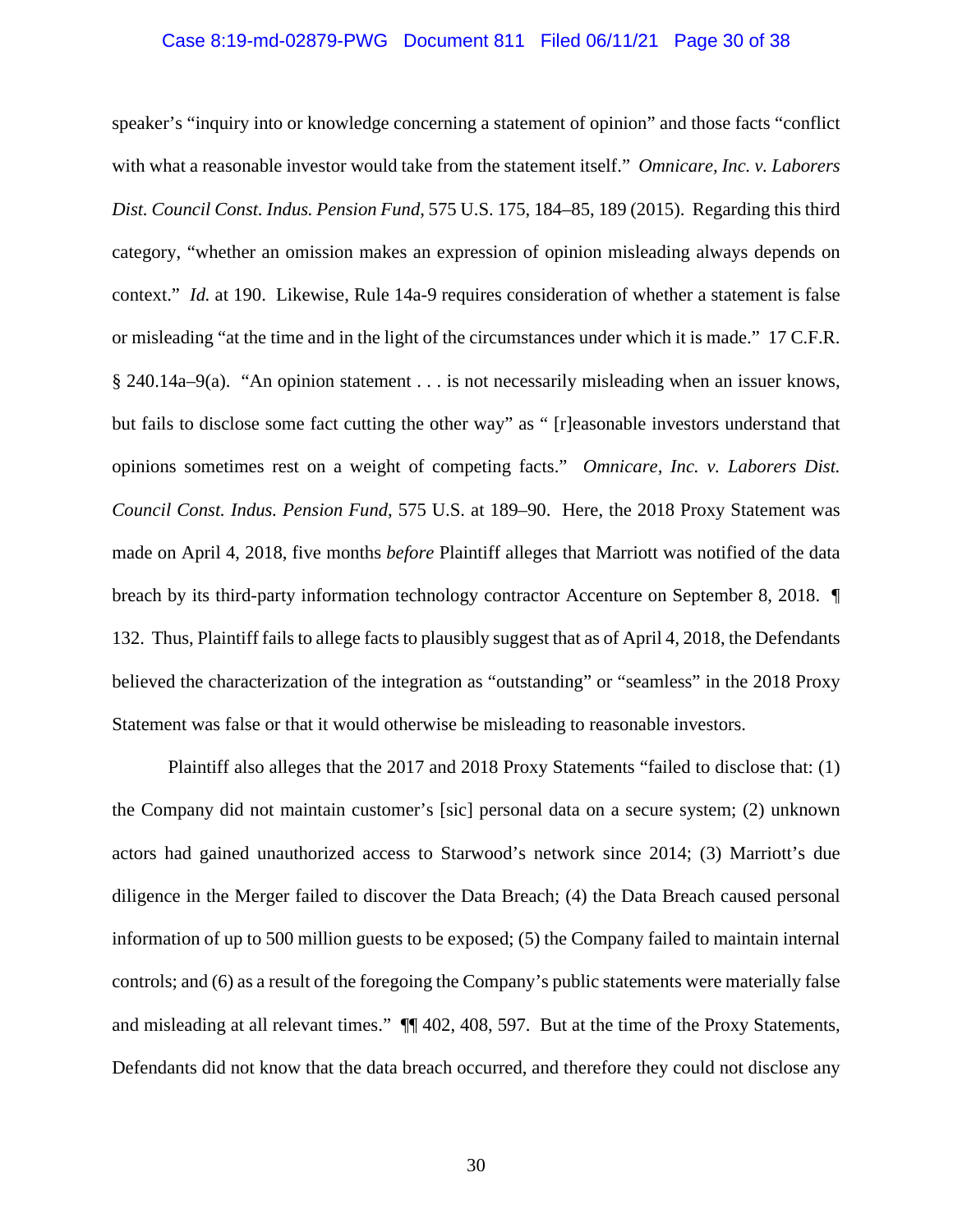# Case 8:19-md-02879-PWG Document 811 Filed 06/11/21 Page 31 of 38

information about it. *Cf. In re Equifax Inc. Sec. Litig.*, 357 F. Supp. 3d 1189, 1225 (N.D. Ga. 2019) ("[T]he Defendants were under no duty to disclose the existence of the Data Breach before they knew it had occurred."). Plaintiff's remaining allegations that the Defendants did not maintain customers' personal data on a secure system and failed to maintain internal controls are once again allegations that the Defendants failed to disclose unadjudicated claims of mismanagement. Section 14(a) and Rule 14a-9 do not create independent requirements to disclose this information, and Plaintiff fails to allege that any portion of the Proxy Statements were rendered misleading by these alleged omissions. *See Paradise Wire & Cable Defined Benefit Pension Plan v. Weil*, No. CV CCB-17-132, 2018 WL 1535496, at \*4 (D. Md. Mar. 28, 2018), *aff'd*, 918 F.3d 312 (4th Cir. 2019) (**"**A proxy statement is not unlawful under Rule 14a-9 simply because it makes inaccurate statements or omits information; it is unlawful only if, by what it states or omits, it contains *misleading* information."); *In re The Home Depot, Inc. S'holder Derivative Litig.*, 223 F. Supp. 3d 1317, 1330–31 (N.D. Ga. 2016) ("By not showing specific statements in the proxy that were rendered misleading or false, the Plaintiffs have failed to demonstrate a duty on the part of the Board to disclose the information, as well as failing to satisfy the requirements of the PSLRA.")

Finally, in his Opposition to the Defendants' motion to dismiss, Plaintiff argues that the 2017 and 2018 Proxy Statements were false and misleading because they incorporated Marriott's 2016 and 2017 10-Ks, respectively, which, in turn, contained false and misleading statements. Def. Opp. at 33. Plaintiff also argues that Marriott made false claims regarding Marriott's stock repurchases. *Id.* at 34. Plaintiff's complaint fails to make these allegations with respect to his Section 14(a) claims, and he cannot amend his complaint through his brief in opposition to Defendants' motion to dismiss. *S. Walk at Broadlands Homeowner's Ass'n, Inc. v. OpenBand at Broadlands, LLC*, 713 F.3d at 184–85. Moreover, for the reasons discussed above and in the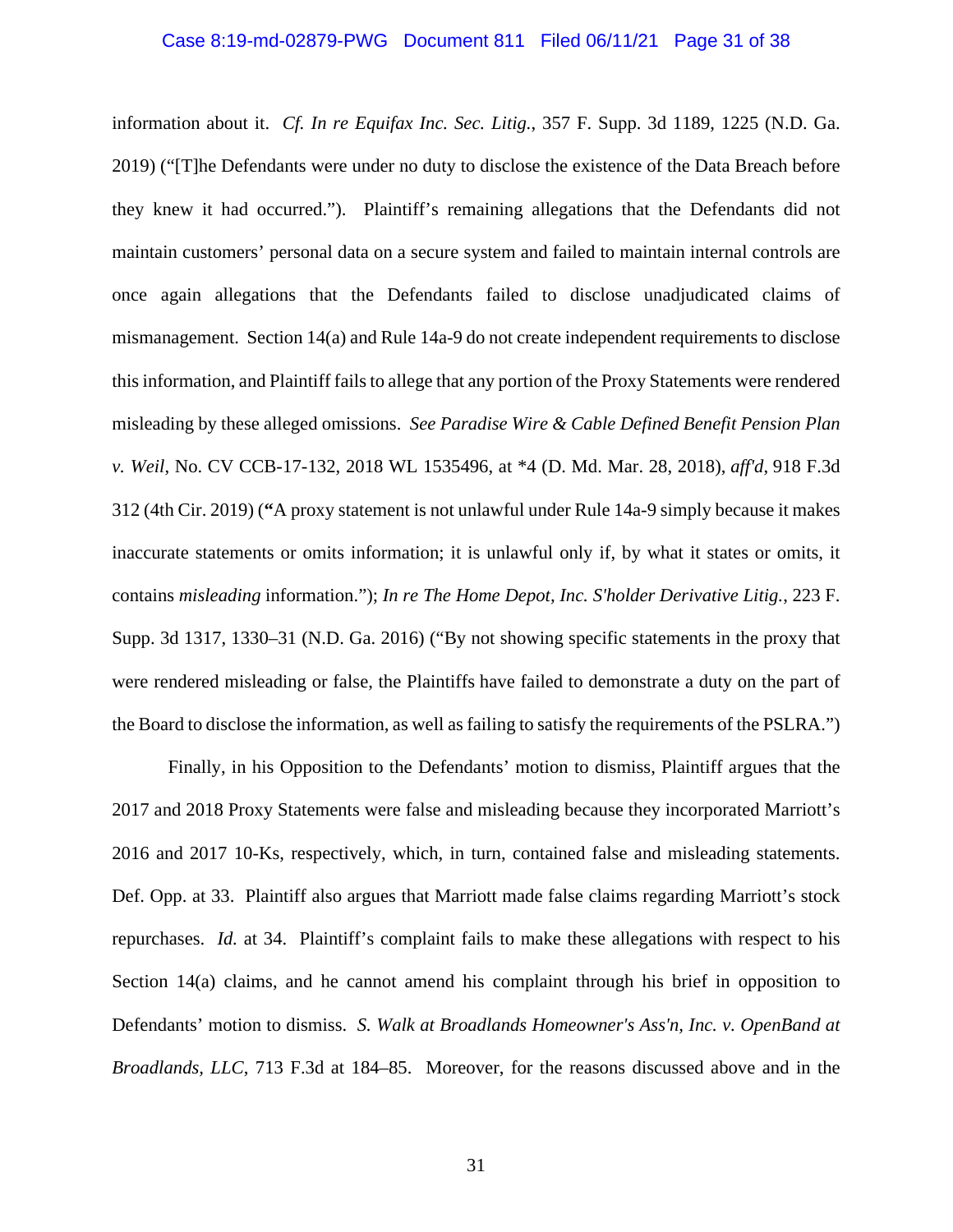# Case 8:19-md-02879-PWG Document 811 Filed 06/11/21 Page 32 of 38

Securities Track Motion to Dismiss Memorandum Opinion, Plaintiff fails to allege that the 2016 and 2017 10-Ks contained any false or misleading statements. *See* Appendix A. Therefore, Plaintiff fails to allege that the 2017 or 2018 Proxy Statements were false, misleading, or contained material omissions. It follows that Plaintiff fails to create a reasonable doubt that a majority of the Director Defendants face a substantial likelihood of liability for the Section 14(a) claims.

# **b. Transaction Causation**

Plaintiff's Section 14(a) claims fail for a second reason. To meet the transaction causation prong of a Section 14(a) claim, Plaintiff must allege facts to provide a reasonable inference that "the proxy solicitation was an essential link in the accomplishment of the transaction." *Hayes v. Crown Cent. Petroleum Corp.*, 78 F. App'x at 861. This "requires a showing that the challenged proxy statement induced shareholders to directly authorize the specific transaction that resulted in the economic loss." *In re AGNC Inv. Corp.*, 2018 WL 3239476, at \*3–4 (citing *Edward J. Goodman Life Income Trust v. Jabil Circuit, Inc.*, 594 F.3d 783, 796–97 (11th Cir. 2010); *Gen. Elec. Co. v. Cathcart*, 980 F.2d 927, 933 (3d Cir. 1992)).

For example, in *Gen. Elec. Co. v. Cathcart*, 980 F.2d 927 (3d Cir. 1992), the plaintiff alleged a violation of Section 14(a) based on proxy solicitations that omitted several instances of alleged corporate mismanagement and potential litigation. The district court dismissed the claims for failure to adequately allege transaction causation. The Third Circuit affirmed, explaining:

[A]s the district court observed, this is precisely the sort of claim that courts have repeatedly found insufficient to satisfy the transaction causation requirement. The pecuniary harm to General Electric that Levit alleges resulted from the appellees' purported mismanagement. Yet the mere fact that omissions in proxy materials, by permitting directors to win re-election, indirectly lead to financial loss through mismanagement will not create a sufficient nexus with the alleged monetary loss. Rather, damages are recoverable under Section 14(a) only when the votes for a specific corporate transaction requiring shareholder authorization, such as a corporate merger, are obtained by a false proxy statement, and that transaction was the direct cause of the pecuniary injury for which recovery is sought. Thus, the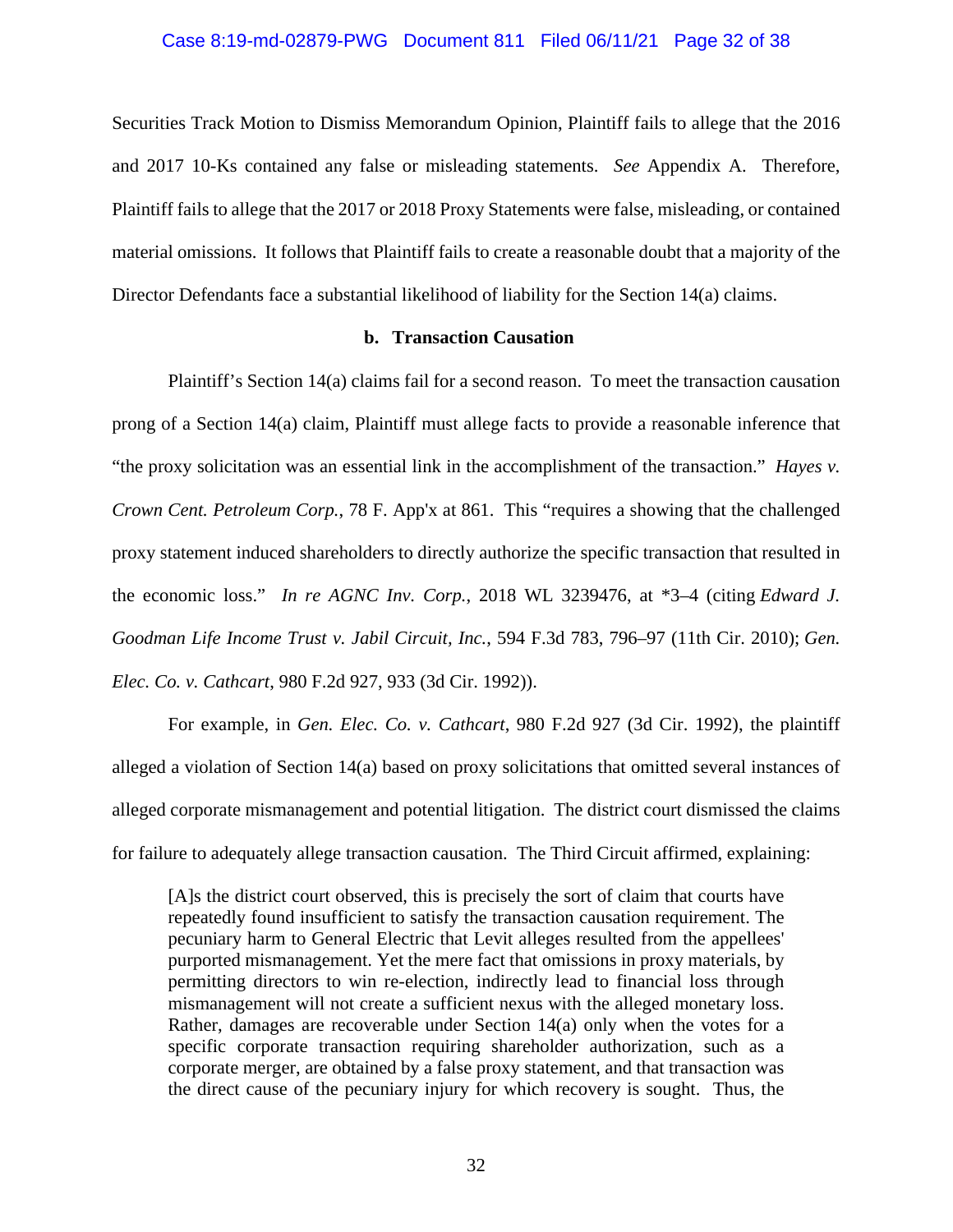# Case 8:19-md-02879-PWG Document 811 Filed 06/11/21 Page 33 of 38

appellees' re-election as directors did not create any cognizable harm because the shareholders' votes did not authorize the transactions that caused the losses.

*Gen. Elec. Co. by Levit v. Cathcart*, 980 F.2d at 933.

Here Plaintiff alleges that the allegedly false and misleading statements in the 2017 and 2018 Proxy Statements led to the reelection of the Director Defendants. ¶¶ 600–02. This fails to satisfy the transaction causation requirement because even assuming the Defendant Directors were responsible for corporate mismanagement related to the data breach, that was an indirect consequence of their reelection, and not a transaction approved by shareholders via the Proxy Statements. *Cf. Gen. Elec. Co. by Levit v. Cathcart*, 980 F.2d at 933; *see also In re The Home Depot, Inc. S'holder Derivative Litig.*, 223 F. Supp. 3d at 1331 ("The Plaintiffs make no statement showing that the security breaches to the company would not have occurred but for the Defendants being reelected to the Board.").

Plaintiff also alleges that the 2017 and 2018 Proxy Statements led to the approval of officer compensation. ¶ 600. Consistent with 15 U.S.C. § 78n–1, the 2017 and 2018 Proxy Statements solicited shareholder votes on officer compensation. Even assuming this was a transaction that caused harm to the company, this allegation fails because the officers' compensation was not dependent on a shareholder vote. The Proxy Statements made clear that the shareholder votes regarding executive compensation were for "a non-binding advisory resolution." *See* ECF No. 658-4, Def. Ex. C (2017 Proxy Statement) at 8; ECF No. 658-5, Def. Ex. D (2018 Proxy Statement) at 9; *see also* 15 U.S.C. § 78n–1(c) (stating that a vote for shareholder approval of executive compensation under 15 U.S. Code  $\S 78n-1$  "is not binding").<sup>9</sup> Therefore, the shareholders' vote

<sup>&</sup>lt;sup>9</sup> The Court takes judicial notice of the 2017 and 2018 Proxy Statements because they are documents referenced in and integral to the Complaint. *See Yates v. Mun. Mortg. & Equity, LLC*, 744 F.3d at 881 ("And as did the district court, we take judicial notice of the content of relevant SEC filings and other publicly available documents included in the record."); *In re Royal Ahold N.V. Sec. & ERISA Litig.*, 351 F. Supp. 2d 334, 349 (D. Md. 2004) ("In considering a motion to dismiss a securities fraud complaint, the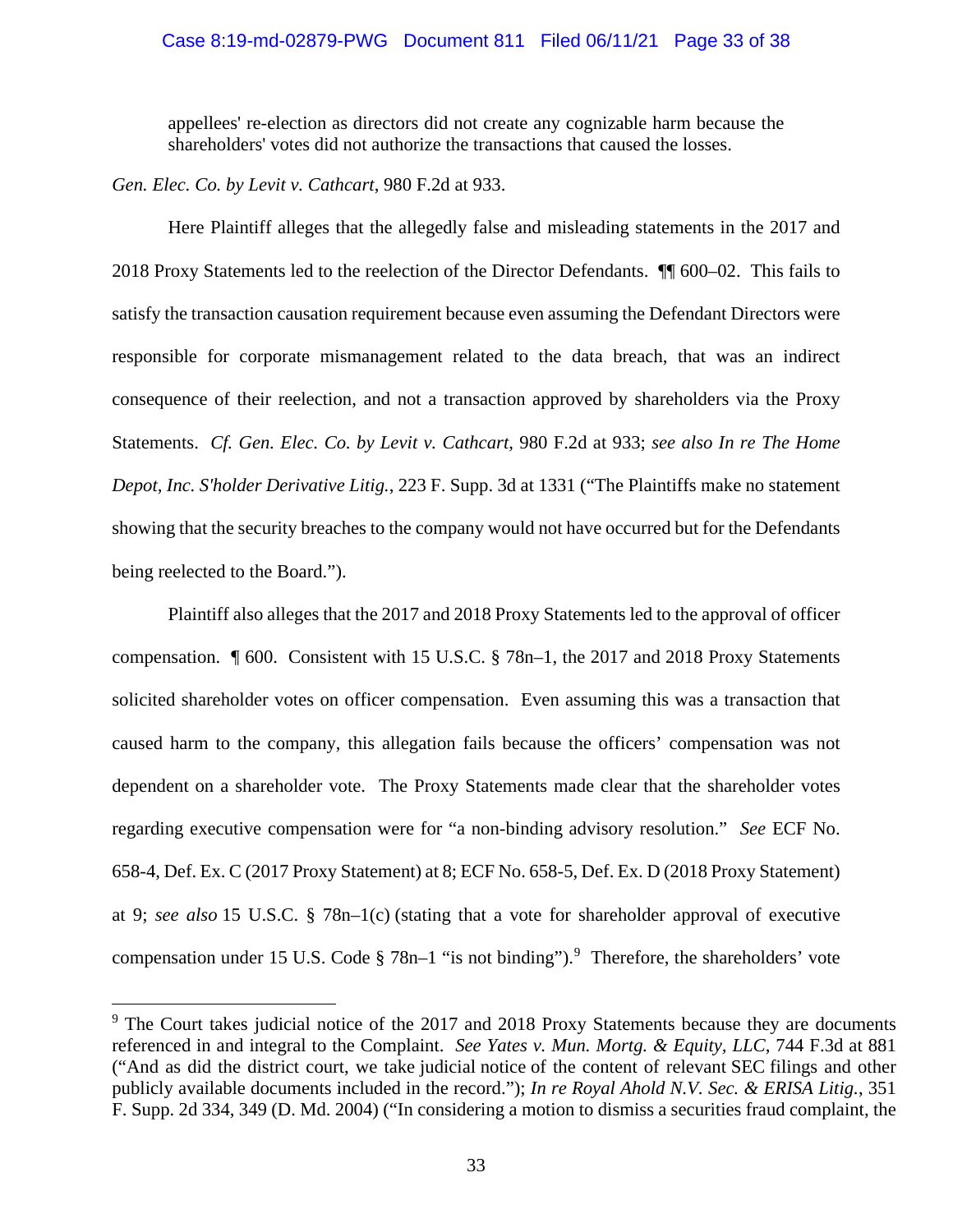# Case 8:19-md-02879-PWG Document 811 Filed 06/11/21 Page 34 of 38

was not an "essential link" in approving the compensation. *See Yu Liang v. Berger*, No. 13-CV-12816-IT, 2015 WL 1014525, at \*10 (D. Mass. Mar. 9, 2015) (holding that shareholder approval of executive compensation "on an advisory basis" failed to allege transaction causation). Therefore, Plaintiff's Section 14(a) claim fails for failure to adequately allege transaction causation. Accordingly, Plaintiff fails to create a reasonable doubt that a majority of the Director Defendants face a substantial likelihood of liability for the Section 14(a) claims for this reason as well.

### **c. Scienter**

Plaintiff also fails to adequately allege scienter. Under the PSLRA, the Complaint must "state with particularity facts giving rise to a strong inference that the defendant acted with the required state of mind" for each alleged material misrepresentation or omission. 15 U.S.C. § 78u-4(b)(2). "The Supreme Court has expressly declined to determine what showing of culpability is required to establish liability for a misleading proxy statement." *Hayes v. Crown Cent. Petroleum Corp.*, 78 F. App'x at 861 (citing *TSC Indus., Inc. v. Northway, Inc.*, 426 U.S. 438, 444, n.7 (1976)). Plaintiff specifically alleges that his Section 14(a) claim is based solely on negligence and not based on any allegation of reckless or knowing conduct by the Defendants and does not sound in fraud. ¶ 398 n.18; 403 n.19; 594.

Even evaluating the Section 14(a) claims under this standard, Plaintiff fails to allege particular facts that give rise to a strong inference that the Director Defendants were negligent in approving the 2017 and 2018 Proxy Statements. Plaintiff alleges only that the Director Defendants

Court is entitled to rely on public documents quoted by, relied upon, incorporated by reference or otherwise integral to the complaint, and such reliance does not convert such a motion into one for summary judgment." (internal quotation marks omitted)).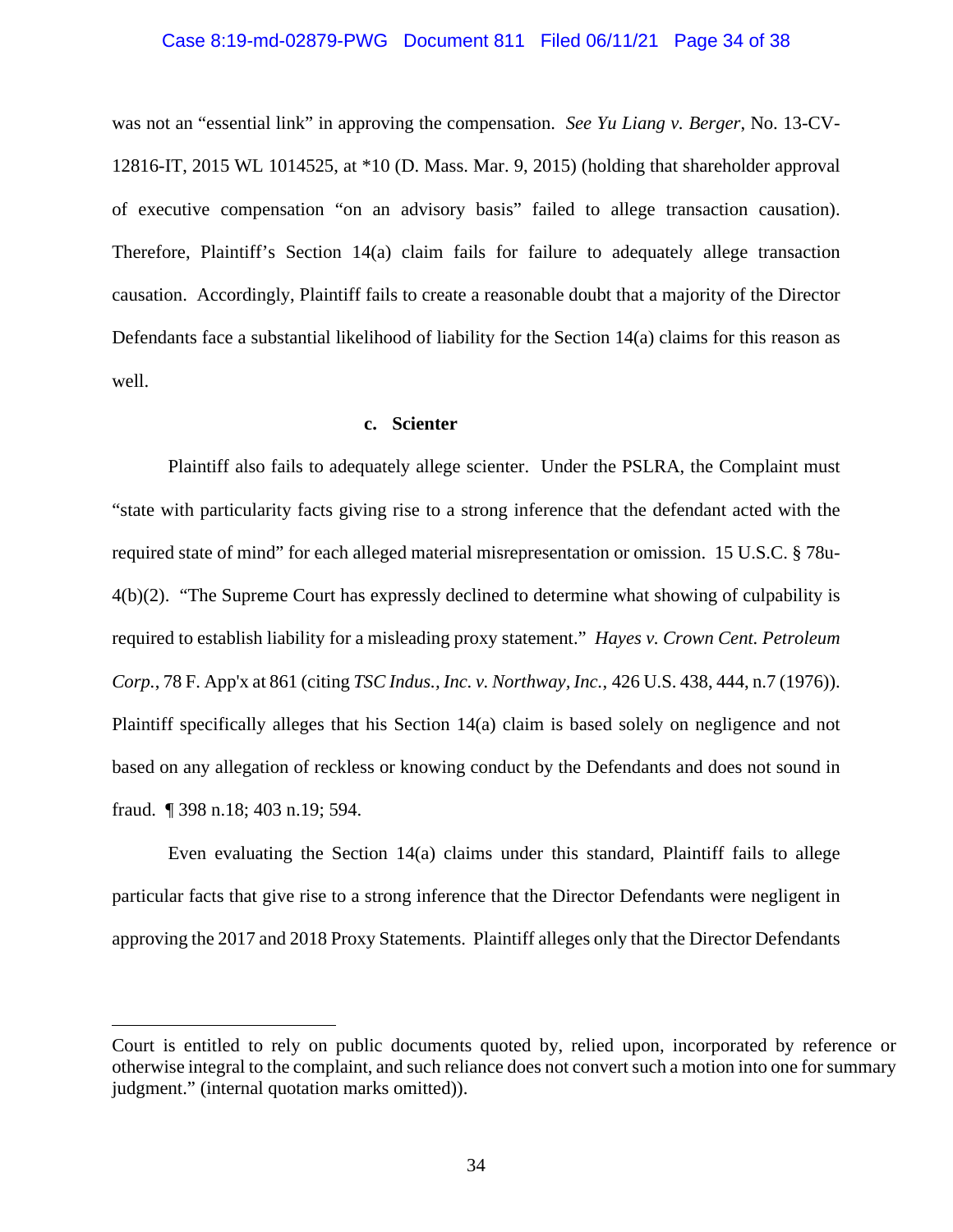# Case 8:19-md-02879-PWG Document 811 Filed 06/11/21 Page 35 of 38

"should have known that . . . the statements contained in the 2017 Proxy Statement and 2018 Proxy Statement were materially false and misleading" based on Plaintiff's allegations described above. This conclusory statement does not meet the PSLRA's requirement for particularized factual allegations for scienter.<sup>10</sup> Therefore Plaintiff's Section 14(a) claim fails and Plaintiff does not create a reasonable doubt that a majority of the Director Defendants face a substantial likelihood of liability for this reason as well.<sup>11</sup>

# **ii. Director Defendants' Independence**

Under the second part of the *Rales v. Blasband* test, "if any directors were interested, the court considers whether any other directors were not independent of an interested director." *McElrath v. Kalanick*, 224 A.3d 982, 991 (Del. 2020). "Independence turns on whether 'the director's ability to act impartially on a matter important to the interested party can be doubted because that director may feel either subject to the interested party's dominion or beholden to that interested party.'" *Id.* (*quoting Marchand v. Barnhill*, 212 A.3d 805, 818 (Del. 2019)). For the reasons discussed above, Plaintiff fails to allege that any of the Director Defendants were interested. Therefore, he cannot show that any of the Director Defendants were beholden to an interested director, and his allegations regarding the lack of independence fail.

Because Plaintiff fails to allege facts to create a reasonable doubt that a majority of the Director Defendants were interested or lacked independence, Plaintiff fails to allege that a pre-suit

 $10$  The Court does not address whether Defendants were negligent in failing to detect or prevent the data breach, which is a question not before the Court on this motion. Rather, my holding here is limited to Plaintiff's claim that the Director Defendants were negligent in approving the 2017 and 2018 Proxy Statements, for which Plaintiff fails to plead particularized factual allegations.  $11$  To the extent that Plaintiff alleges the 2017 and 2018 Proxy Statements also violated Section 10(b) and Rule 10b-5, those claims would also fail for failure to adequately allege a material misrepresentation or omission and scienter as described above.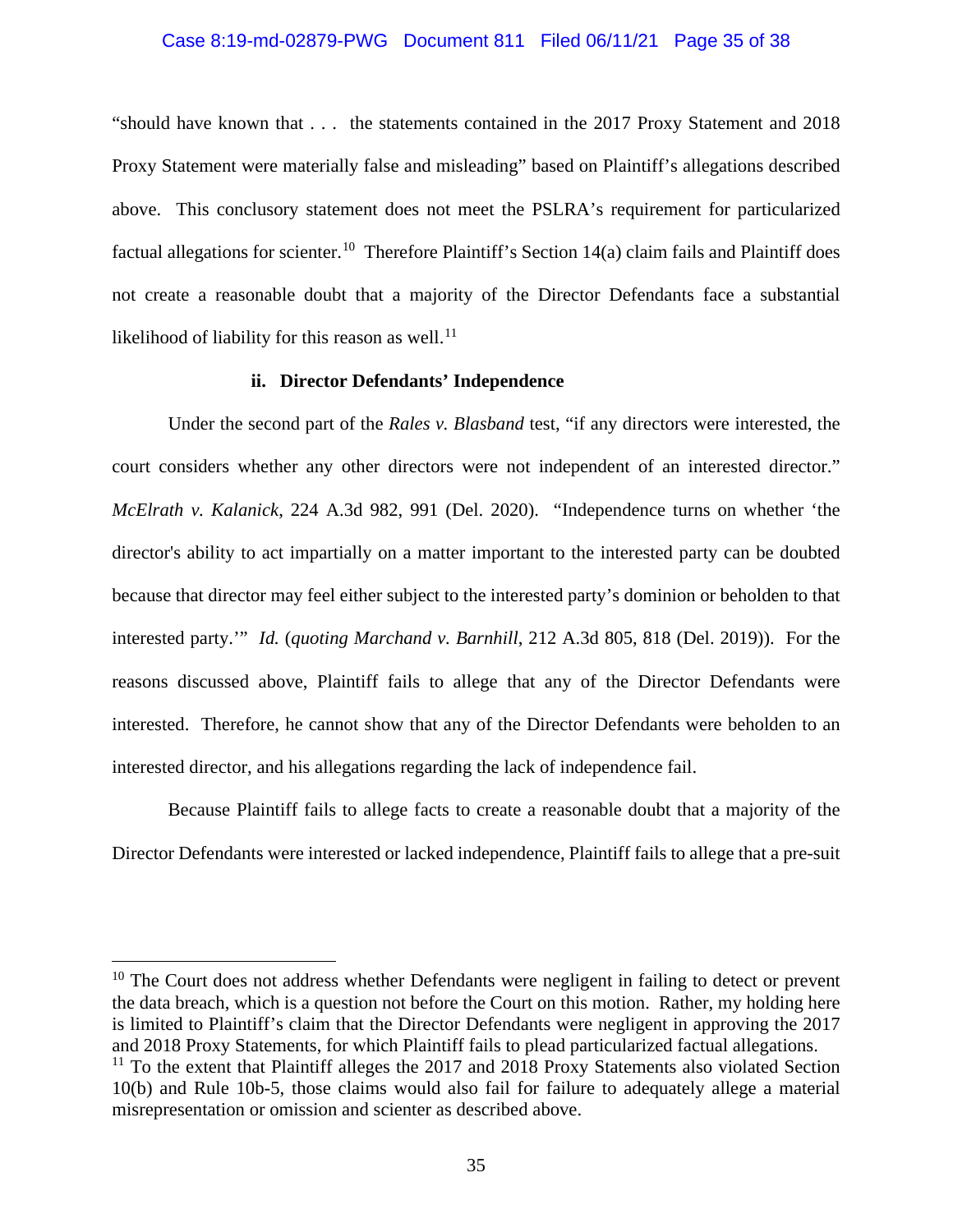# Case 8:19-md-02879-PWG Document 811 Filed 06/11/21 Page 36 of 38

demand would have been futile, and his failure to make a demand is not excused. Therefore, Plaintiff's claims must be dismissed for failure to make a pre-suit demand.

### **c. Failure to State a Claim**

In the preceding sections, I explained that Plaintiff failed to allege facts that would create a reasonable doubt that a majority of the Director Defendants would face a substantial likelihood of liability for Plaintiff's federal securities claims. For the same reasons as discussed above, Plaintiff has failed to adequately allege claims under Exchange Section 10(b) and Rule 10-b, Exchange Act Section 20(a), and Exchange Act Section 14(a) and Rule 14a-9. Therefore, these claims are also dismissed for failure to state a claim under Federal Rule of Civil Procedure  $12(b)(6)$ .

# **d. Dismissal with Prejudice**

For the reasons stated above, Plaintiff's federal securities claims are dismissed. This dismissal is with prejudice. "'The determination whether to dismiss with or without prejudice under Rule 12(b)(6) is within the discretion of the district court.'" *Weigel v. Maryland*, 950 F. Supp. 2d 811, 825–26 (D. Md. 2013) (*quoting 180S, Inc. v. Gordini U.S.A., Inc.*, 602 F. Supp. 2d 635, 638–39 (D. Md. 2009)). Generally, when there has been no opportunity to amend, the dismissal should be without prejudice and the plaintiff granted an opportunity to amend. *See Adams v. Sw. Va. Reg'l Jail Auth.*, 524 F. App'x 899, 900 (4th Cir. 2013). As discussed, Plaintiff may be able to establish prudential standing for his post-July 11, 2018 federal securities claims by amending his Complaint with further allegations regarding his stock ownership. However, that would not save Plaintiff's claims, because for all of his federal securities claims he has failed to plead demand futility and failed to state a claim. Plaintiff has already amended twice. *See* 19-cv-830-PWG, ECF No. 1 (Original Complaint); 19-md-2879-PWG, ECF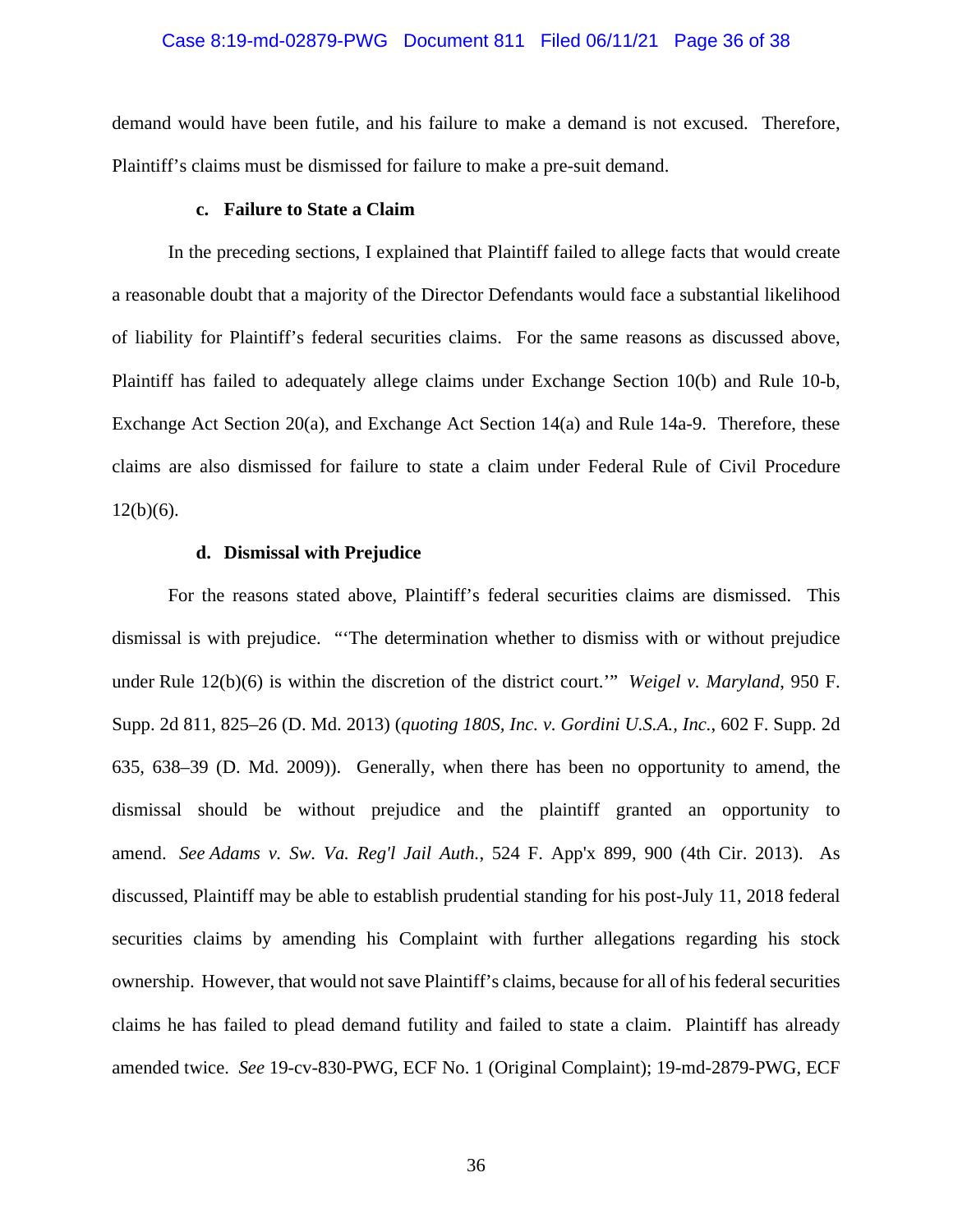# Case 8:19-md-02879-PWG Document 811 Filed 06/11/21 Page 37 of 38

No. 397 (First Amended Consolidated Complaint), ECF No. 624 (Second Amended Consolidated Complaint). This includes an amendment made with notice of the Defendants' arguments for dismissal, in accordance with my pre-motion procedures. *See* ECF No. 427 (Defendants' premotion letter explaining arguments for dismissal). The current complaint spans 604 paragraphs over 225 pages with an additional 217 pages of exhibits. Yet, for all its length and the fact that Plaintiff was forewarned of the specific deficiencies that the Defendants would be raising in a motion to dismiss, it fails to state any cognizable federal claims. On this record, further amendment would be futile. Therefore, the federal securities claims are dismissed with prejudice.

# **III. Delaware State Law Claims**

The Court may, but is not required to, exercise supplemental jurisdiction over state law claims that are so related to the federal claims that form the basis of the Court's original jurisdiction that they are part of the same case or controversy. 28 U.S.C.  $\S$  1367(a). The Court may decline to exercise supplemental jurisdiction over a claim if it "has dismissed all claims over which it has original jurisdiction." 28 U.S.C. § 1367(c)(3). As the Supreme Court explained, "Needless decisions of state law should be avoided both as a matter of comity and to promote justice between the parties, by procuring for them a surer-footed reading of applicable law." *United Mine Workers of Am. v. Gibbs*, 383 U.S. at 726. Further, "if the federal claims are dismissed before trial, even though not insubstantial in a jurisdictional sense, the state claims should be dismissed as well." *Id.*

Plaintiff's Delaware state law claims for unjust enrichment, breach of fiduciary duty, and corporate waste are all based on the same underlying facts regarding the Marriott data breach as the federal securities claims and form part of the same case or controversy. Because I have dismissed all of the federal securities claims, which formed the basis of the Court's original